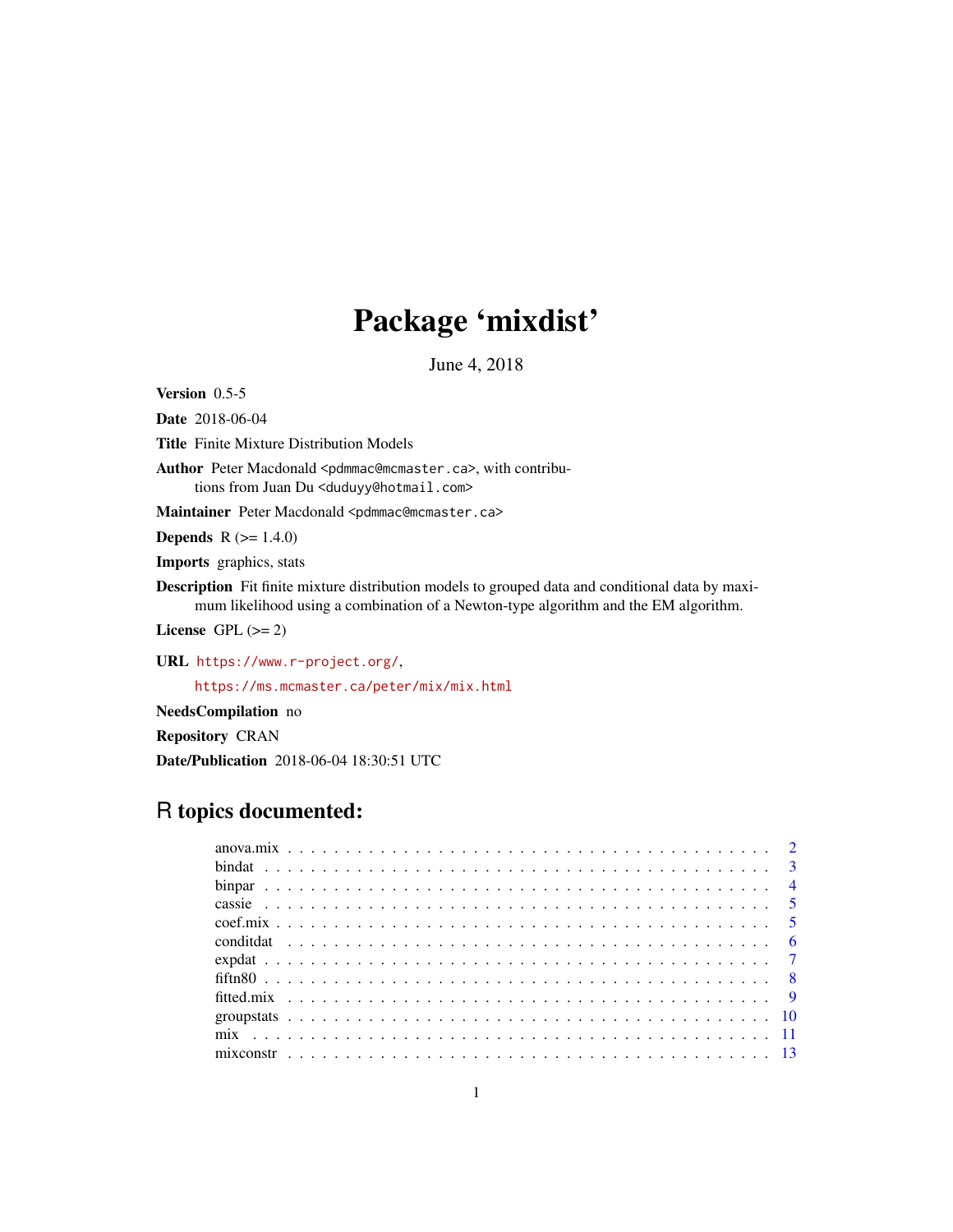<span id="page-1-0"></span>

| testconstr |  |  |  |  |  |  |  |  |  |  |  |  |  |  |  |  |    |
|------------|--|--|--|--|--|--|--|--|--|--|--|--|--|--|--|--|----|
|            |  |  |  |  |  |  |  |  |  |  |  |  |  |  |  |  |    |
|            |  |  |  |  |  |  |  |  |  |  |  |  |  |  |  |  |    |
| Index      |  |  |  |  |  |  |  |  |  |  |  |  |  |  |  |  | 33 |

<span id="page-1-1"></span>anova.mix *ANOVA Tables for Mixture Model Objects*

# Description

Compute analysis of variance tables for one or two mixture model objects.

# Usage

```
## S3 method for class 'mix'
anova(object, mixobj2, ...)
```
# Arguments

| object  | an object of class "mix", usually, a result of a call to the mixture model fitting<br>function $mix$ .                                              |
|---------|-----------------------------------------------------------------------------------------------------------------------------------------------------|
| mixobj2 | an object of the same type to be compared with object, which contains the<br>results of fitting another model with more or fewer parameters fitted. |
| $\cdot$ | additional objects of the same type.                                                                                                                |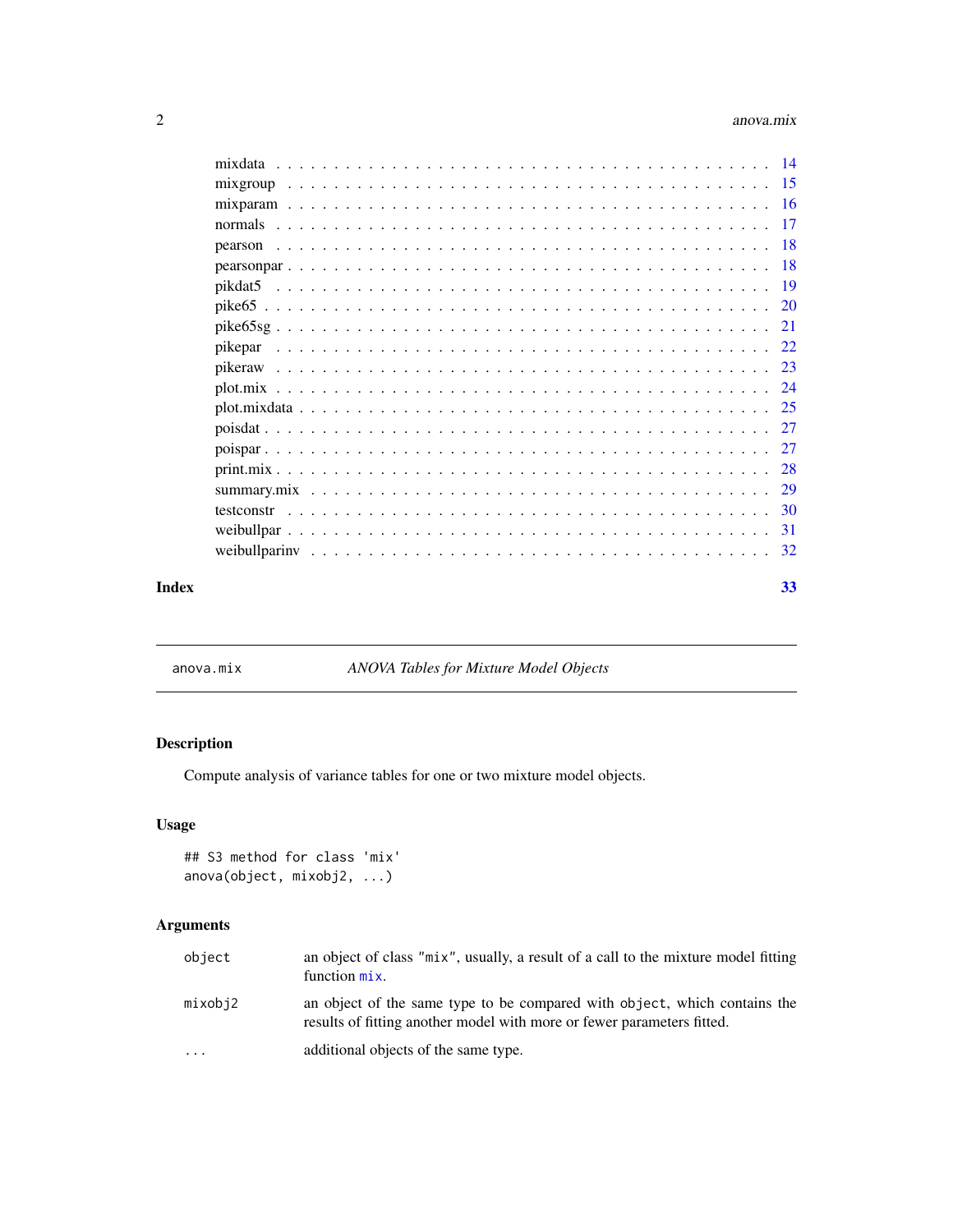#### <span id="page-2-0"></span>bindat 3

#### Value

An object of class "anova" inheriting from class "data.frame". When given a single argument this function produces a table which tests whether the model is significant. The table contains the residual degrees of freedom, Chi-square statistic and P value. If the class of the argument is not "mix", this function returns NULL. When given two objects, it tests the models against one another and lists them in the order of number of parameters fitted. For the model with fewer parameters fitted, the change in degrees of freedom is given. This only make statistical sense if the models are nested. If one of arguments does not belong to the class "mix", the function will give the anova table for the other argument; if both of them do not, it returns NULL.

#### Warning

The comparison between two models will only be valid if they are fitted to the same dataset. And the two models should be nested.

#### See Also

The model fitting function  $mix$ , the generic function [anova](#page-0-0).

#### Examples

```
data(pike65) # load the grouped data `pike65'
data(pikepar) # load the initial values of parameters for the data `pike65'
fitpike3 <- mix(pike65, pikepar, "lnorm", mixconstr(conmu = "MFX",
              fixmu = c(FALSE, FALSE, FALSE, FALSE, TRUE), consigma = "CCV"), emstep = 3)
anova(fitpike3)
fitpike4 <- mix(pike65, pikepar, "lnorm", mixconstr(consigma = "CCV"), emsteps = 3)
anova(fitpike4)
anova(fitpike3, fitpike4)
anova(fitpike4, fitpike3)
```
bindat *Grouped Binomial Data*

#### Description

We randomly generate four groups of binomial distribution data with means 4, 8, 12, 16, and corresponding variances 3.2, 4.8, 4.8 and 3.2. Then we mix the four data groups with 100 observations for each group, i.e., with equal proportions. After grouping the mixture data, we obtain the grouped data bindat.

The bindat data frame has 21 rows and 2 columns.

#### Usage

data(bindat)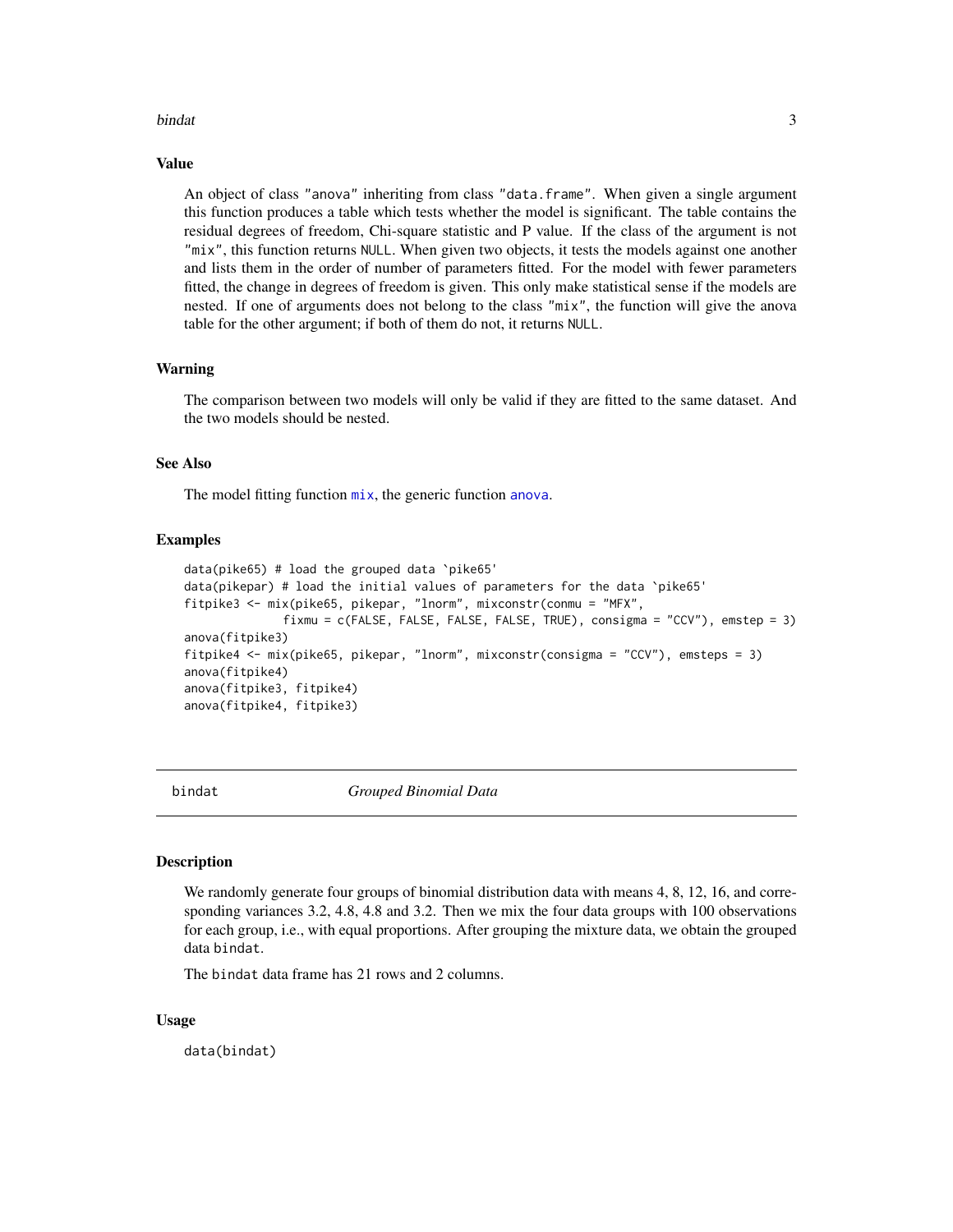<span id="page-3-0"></span>4 binpar

#### Format

This data frame contains the following columns:

x the boundaries of grouping intervals.

freq the frequencies of observation falling into each interval.

# Examples

```
data(bindat)
data(binpar)
plot.mixdata(bindat)
fit <- mix(bindat, binpar, "binom", mixconstr(conpi = "PFX",
         fixpi = c(TRUE, TRUE, TRUE, TRUE, course), consigma = "BINOM", size = c(20, 20, 20, 20))fit
plot(fit)
```
binpar *Starting Values of Parameters for the Binomial Data Set*

# Description

Starting values of parameters for fitting a mixture distribution to the data set bindat.

The binpar data frame has 4 rows and 3 columns.

#### Usage

data(binpar)

#### Format

This data frame contains the following columns:

pi the starting values for proportions.

mu the starting values for means.

sigma the starting values for standard deviations.

# Examples

data(binpar)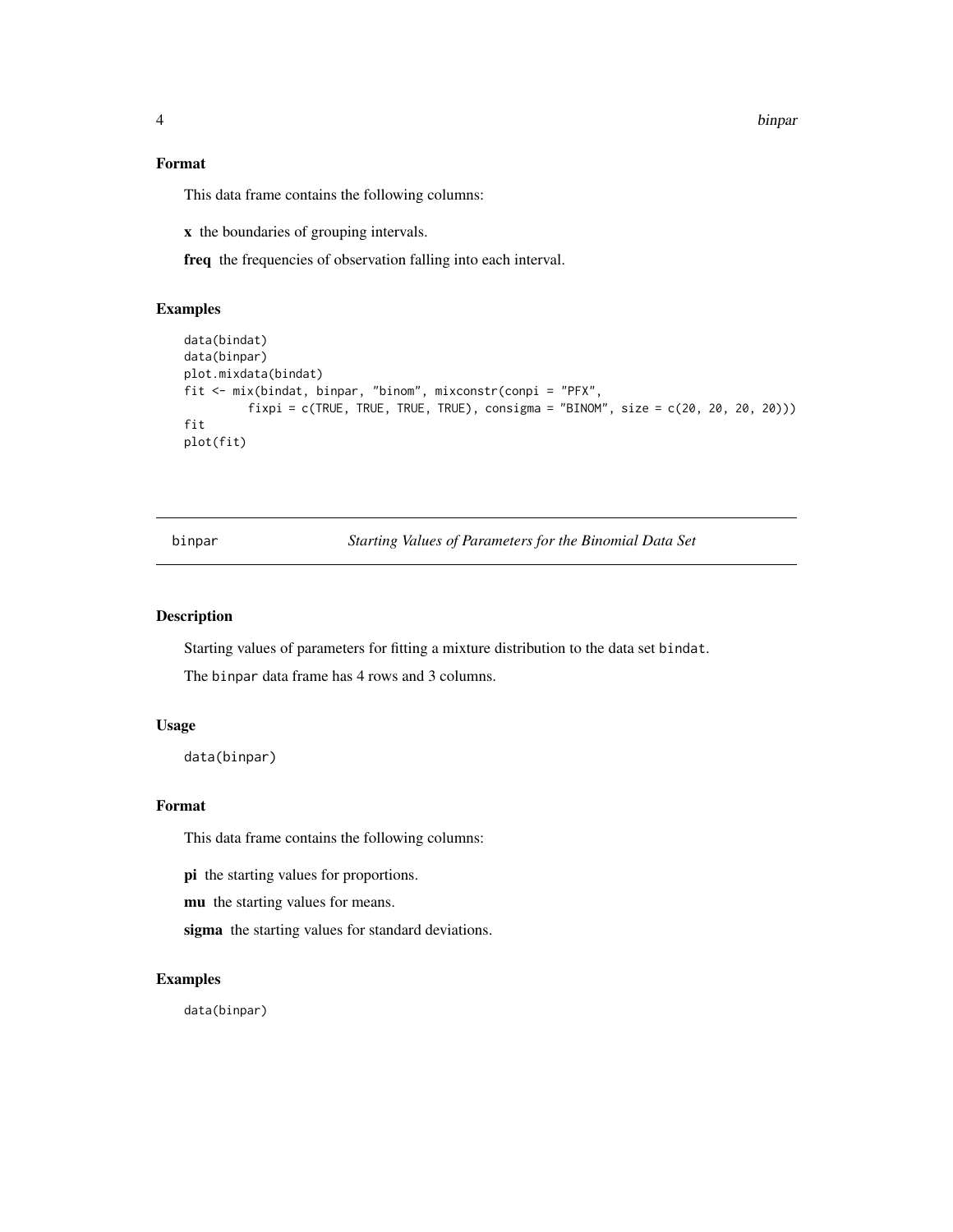<span id="page-4-0"></span>

Data for Cassie's (1954) analysis of size frequency distributions.

The cassie data frame has 40 rows and 2 columns.

#### Usage

data(cassie)

#### Format

This data frame contains the following columns:

length the boundaries of grouping intervals.

freq the frequencies of observation falling into each interval.

#### Source

Cassie, R.M. (1954). *Some uses of probability paper in the analysis of size frequency distributions.* Aust. J. Mar. Freshwater Res. 5 , 513-522.

The data, lengths (in) of 256 snapper (Chrysophrys auratus Forster) taken by a trawl with a mesh of about 1.5 in, are given in Table 5 of that paper. Cassie's results are given in his Table 1.

#### References

<http://www.math.mcmaster.ca/peter/mix/demex/excass.html>

#### Examples

data(cassie) plot.mixdata(cassie)

coef.mix *Extract Mixture Model Coefficients*

# Description

coef.mix is a function which extracts mixture model coefficients from objects returned by the model fitting function  $mix$ . It is called via the generic function [coef](#page-0-0).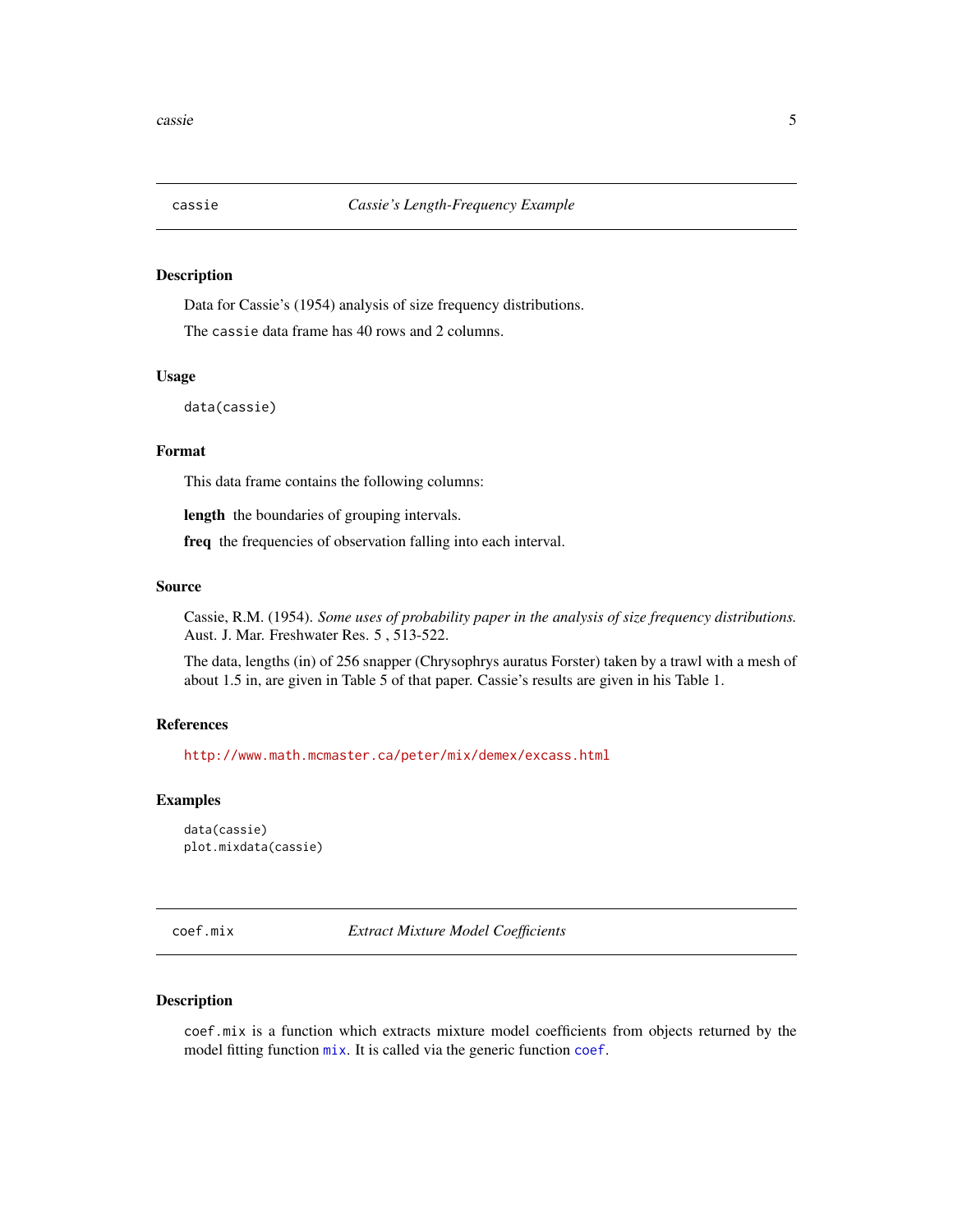#### <span id="page-5-0"></span>Usage

```
## S3 method for class 'mix'
coef(object, natpar = FALSE, ...)
```
### Arguments

| object | an object of class "mix", usually, the results returned by the model fitting func- |
|--------|------------------------------------------------------------------------------------|
|        | tion mix.                                                                          |
| natpar | a logical scalar specifying whether the natural parameters should be given.        |
| .      | other arguments.                                                                   |

#### Value

A data frame containing three variables, which are, in order, the proportions, means, and standard deviations, respectively. If natpar is TRUE, then the natural parameters of component distributions are also displayed.

# See Also

[mix](#page-10-1) for model fitting.

#### Examples

```
data(pike65) # load the grouped data `pike65'
data(pikepar) # load the initial values of parameters for the data `pike65'
fit <- mix(pike65, pikepar, "lnorm", mixconstr(consigma = "CCV"), emsteps = 3)
coef(fit)
coef(fit, natpar = TRUE)
```
conditdat *Add Conditional Data to Grouped Data*

#### Description

It combines automatically grouped data with conditional data when enter the conditional samples.

#### Usage

```
conditdat(mixdat, k, conditsamples)
```
#### Arguments

| mixdat        | a data frame containing grouped data, whose first column should be the right                                                                                                            |
|---------------|-----------------------------------------------------------------------------------------------------------------------------------------------------------------------------------------|
|               | boundaries of grouping intervals, and the second one should be the numbers of                                                                                                           |
|               | observations falling into each interval.                                                                                                                                                |
| k             | the number of components.                                                                                                                                                               |
| conditsamples | a vector containing conditional data, which consists of the conditional samples,<br>the first element of each sample is a number indicating which interval this sam-<br>ple comes from. |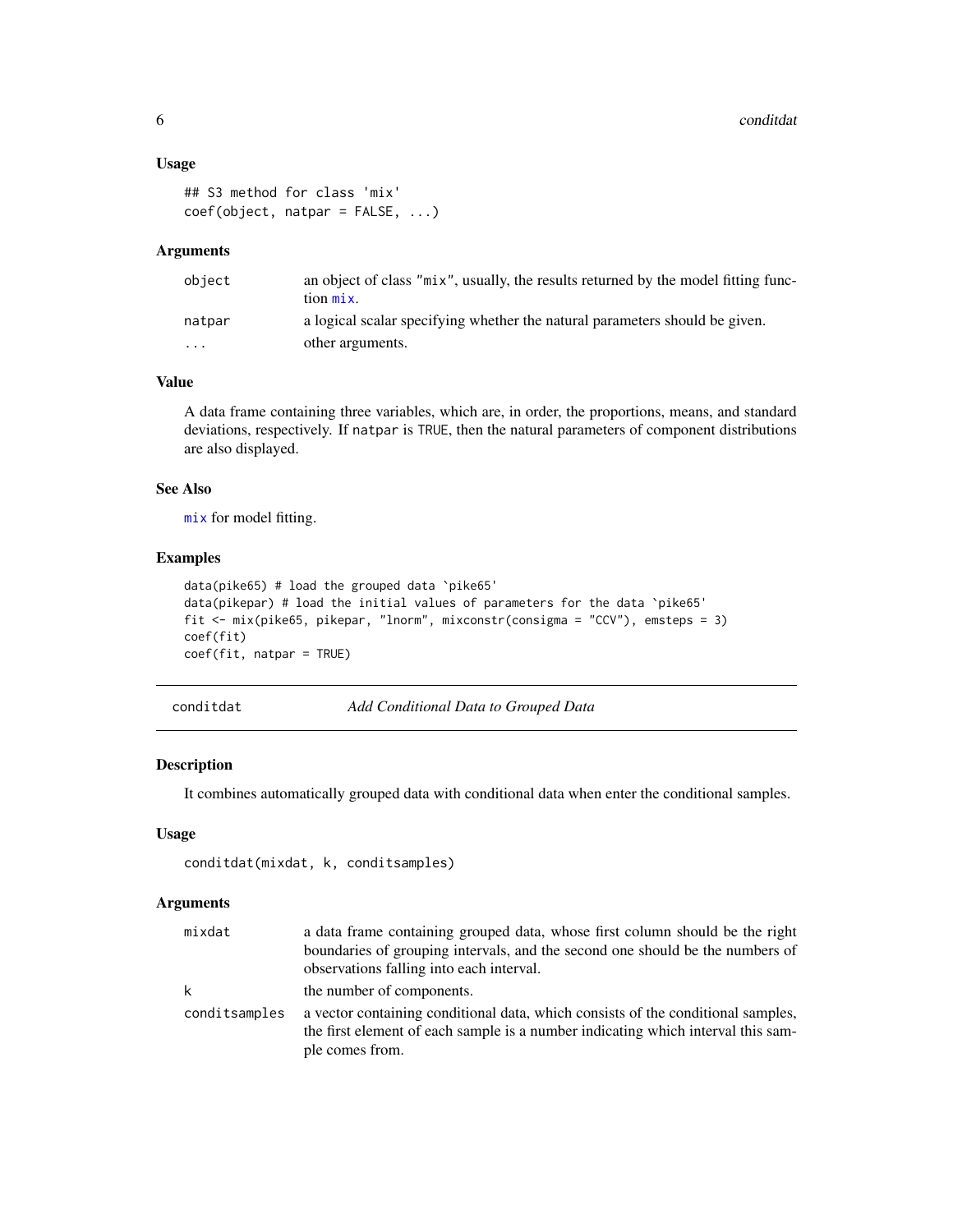#### <span id="page-6-0"></span>expdat 7 and 7 and 7 and 7 and 7 and 7 and 7 and 7 and 7 and 7 and 7 and 7 and 7 and 7 and 7 and 7 and 7 and 7

# Value

A data frame containing the grouped data with conditional data.

# See Also

[mixgroup](#page-14-1) for constructing grouped and conditional data.

### Examples

```
data(pike65) # load the data set `pike65'
pike65 # display the data set `pike65'
conditdat(pike65, k = 5, conditsamples =
          c(c(4, 9, 2, 0, 0, 0), c(5, 8, 6, 0, 0, 0),c(12, 0, 2, 34, 0, 0), c(13, 0, 0, 21, 0, 0),
          c(15, 0, 0, 5, 5, 0), c(16, 0, 0, 6, 5, 1),
          c(17, 0, 0, 5, 7, 0), c(18, 0, 0, 4, 4, 3),
          c(19, 0, 0, 0, 8, 0), c(20, 0, 0, 0, 2, 1),
          c(21, 0, 0, 0, 1, 5), c(22, 0, 0, 0, 2, 4))# add conditional data to the grouped data `pike65'
```
expdat *A Mixture Data of Three Exponential Distributions*

#### **Description**

A total of 1000 observations was generated by computer to follow the mixture distribution 1/3 E(1) + 1/3 E(4) + 1/3 E(16) where E(*m*) denotes an exponential distribution with mean *m*.

The expdat data frame has 25 rows and 2 columns.

#### Usage

data(expdat)

#### Format

This data frame contains the following columns:

x the boundaries of grouping intervals.

freq the frequencies of observation falling into each interval.

#### Source

Macdonald, P.D.M. and Green, P.E.J. (1988) *User's Guide to Program MIX: An Interactive Program for Fitting Mixtures of Distributions.* ICHTHUS DATA SYSTEMS.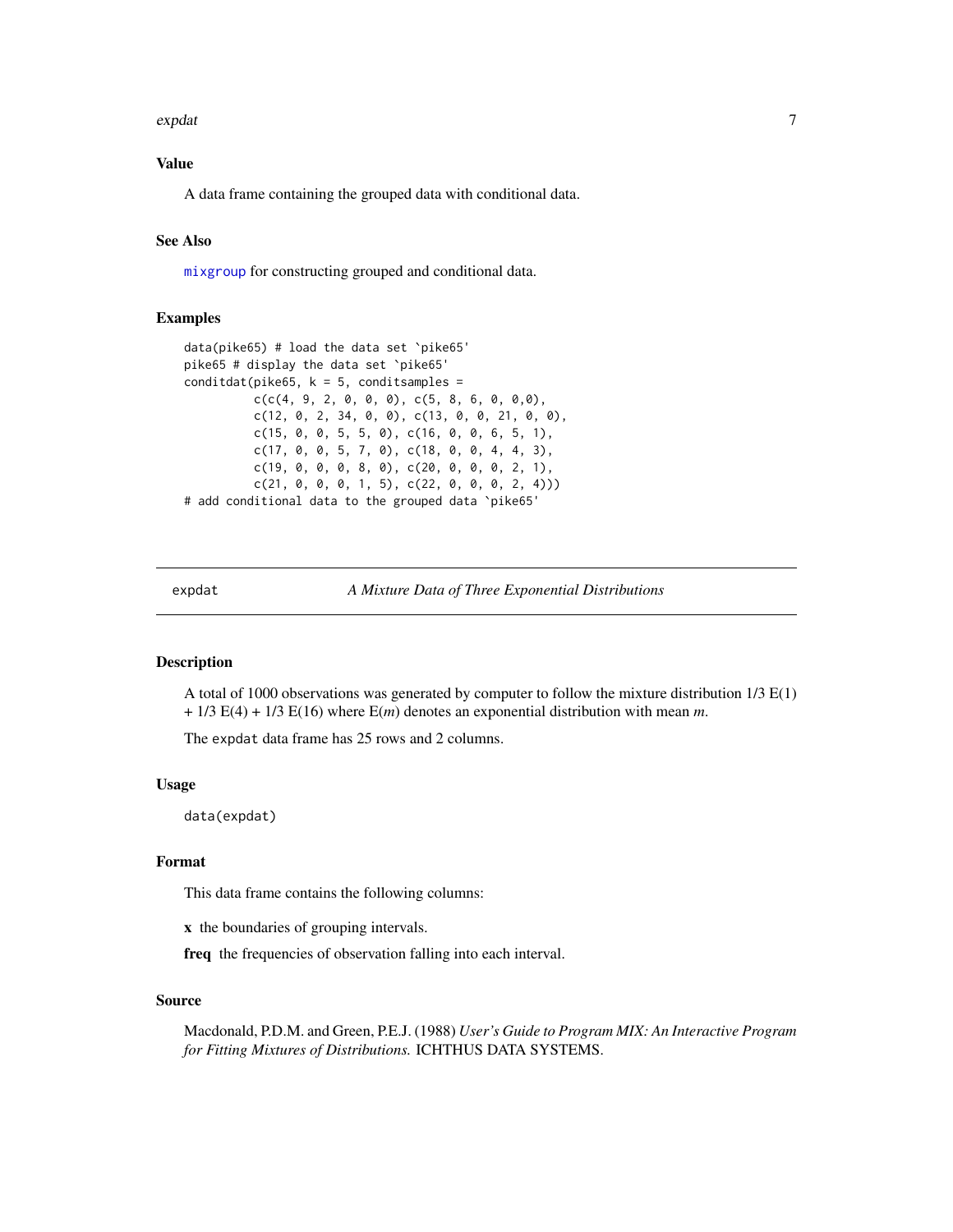#### <span id="page-7-0"></span>References

Macdonald, P.D.M. and Green, P.E.J. (1988) *User's Guide to Program MIX: An Interactive Program for Fitting Mixtures of Distributions.* ICHTHUS DATA SYSTEMS.

<http://www.math.mcmaster.ca/peter/mix/demex/exexp.html>

# Examples

data(expdat) plot.mixdata(expdat)

fiftn80 *A Mixed Data with Fifteen Normal Components*

#### Description

Fifteen normal components grouped over eighty intervals.

The fiftn80 data frame has 80 rows and 2 columns.

# Usage

data(fiftn80)

# Format

This data frame contains the following columns:

x the boundaries of grouping intervals.

freq the frequencies of observation falling into each interval.

#### Details

A total of 820 observations were generated by computer to follow the distribution  $1/15$  N(5, 1) +  $1/15$  N(10, 1) + ... + 1/15 N(75, 1) where N(*m*, *s*) denotes a normal distribution with mean *m* and standard deviation *s*.

# Source

<http://www.math.mcmaster.ca/peter/mix/demex/ex1580.html>

```
data(fiftn80)
plot.mixdata(fiftn80)
```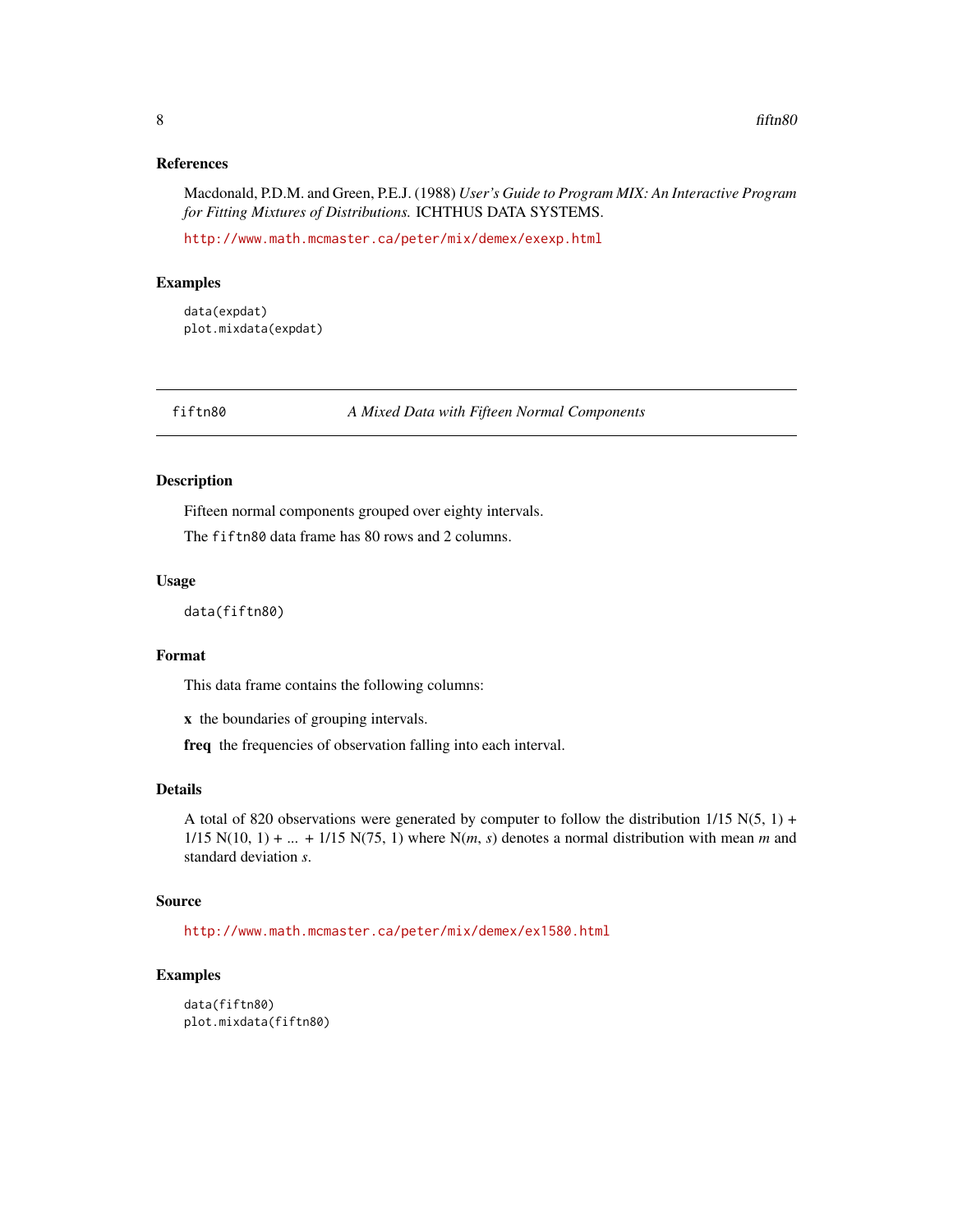<span id="page-8-0"></span>

fitted.mix is a function which computes fitted values from objects returned by the modeling function [mix](#page-10-1). It is called via the generic function [fitted](#page-0-0).

# Usage

## S3 method for class 'mix' fitted(object, digits = NULL, ...)

# Arguments

| object  | an object of class "mix", usually, the results returned by the model fitting func-<br>$\[\text{tion}\ \text{mix}\]$ . |
|---------|-----------------------------------------------------------------------------------------------------------------------|
| digits  | a specified number of decimal places to be reserved.                                                                  |
| $\cdot$ | other arguments.                                                                                                      |

# Value

List with the following components:

| mixed       | the estimated mixed data, that is, the fitted numbers of observations falling into<br>each interval.                                                                                |
|-------------|-------------------------------------------------------------------------------------------------------------------------------------------------------------------------------------|
| joint       | the estimated joint data, that is, the fitted numbers of observations from each<br>component falling into every interval.                                                           |
| conditional | the estimated conditional data to be returned if usecond it of object is TRUE,<br>which are the fitted numbers of observations from given intervals belonging to<br>each component. |
| conditprob  | the estimated conditional probabilities of observations from given interval be-<br>longing to each component.                                                                       |

# See Also

[mix](#page-10-1) for fitting mixture distributions.

```
data(pike65)
data(pikepar)
fit1 <- mix(pike65, pikepar, "lnorm", mixconstr(consigma = "CCV"), emsteps = 3)
fitted(fit1)
data(pike65sg)
fit2 <- mix(pike65sg, pikepar, "gamma", mixconstr(consigma = "CCV"), usecondit = TRUE)
fitted(fit2, digits = 2)
```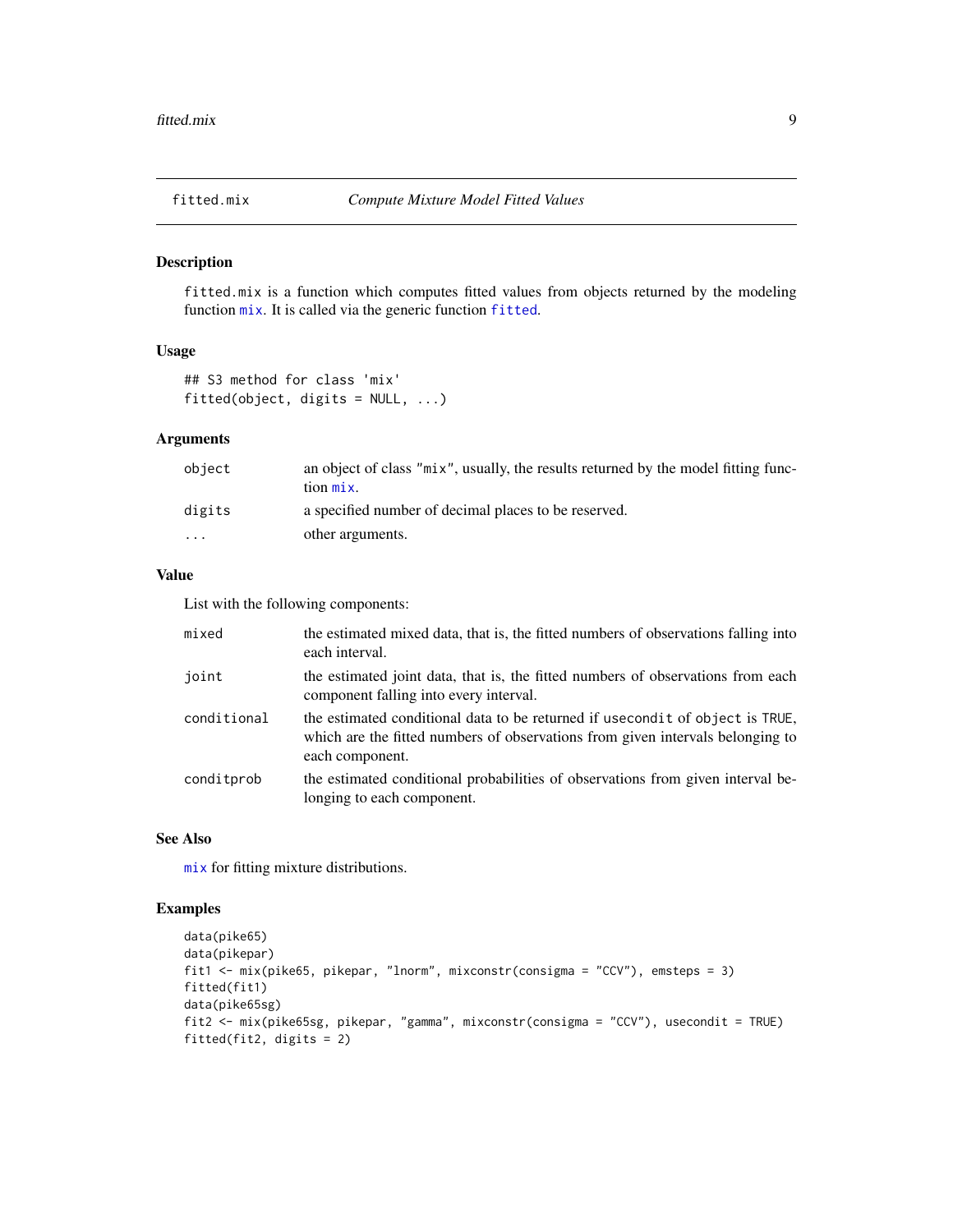<span id="page-9-0"></span>

groupstats is a function which estimates the proportion, mean and standard deviation for a mixture distribution with one component.

#### Usage

groupstats(mixdat)

# Arguments

| mixdat | A data frame containing grouped data, whose first column should be right bound- |
|--------|---------------------------------------------------------------------------------|
|        | aries of grouping intervals where the first and last intervals are open-ended;  |
|        | whose second column should consist of the frequencies indicating numbers of     |
|        | observations falling into each interval.                                        |

# Value

A list containing the following components:

| рi    | the value is 1 because of only one component. |
|-------|-----------------------------------------------|
| mu    | the estimated mean of mixdat.                 |
| sigma | the estimated standard deviation of mixdat.   |

# See Also

[mixgroup](#page-14-1) for grouping data, [mixparam](#page-15-1) for constructing starting values of parameters.

```
data(pike65)
groupstats(pike65)
```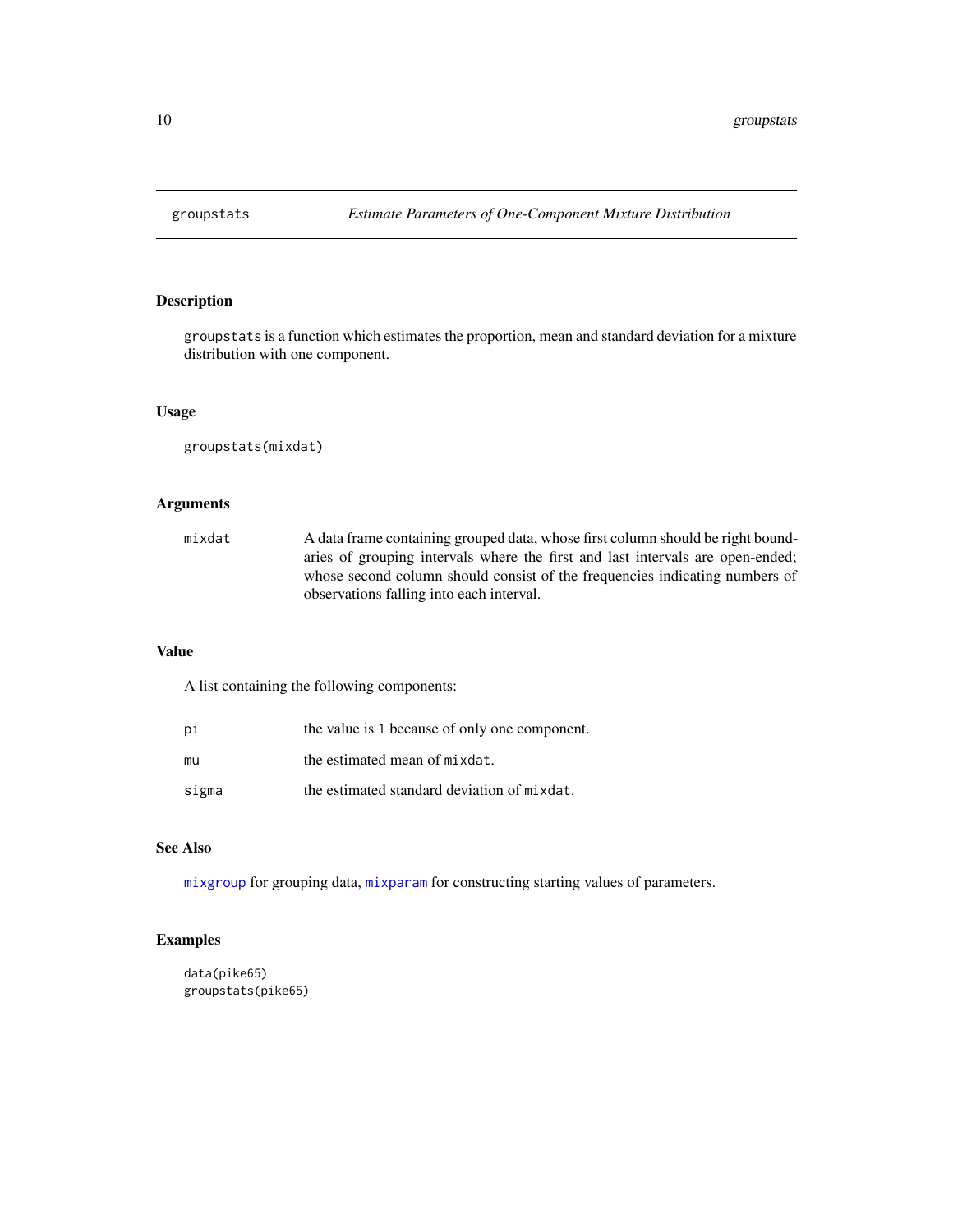Find a set of overlapping component distributions that gives the best fit to grouped data and conditional data, using a combination of a Newton-type method and EM algorithm.

#### Usage

```
mix(mixdat, mixpar, dist = "norm", constr = list(conpi = "NONE",
   conmu = "NONE", consigma = "NONE", fixpi = NULL, fixmu = NULL,
    fixsigma = NULL, cov = NULL, size = NULL), emsteps = 1,
   usecondit = FALSE, exptol = 5e-06, print.level = 0, ...)
```
# Arguments

| mixdat      | A data frame containing grouped data, whose first column should be right bound-<br>aries of grouping intervals where the first and last intervals are open-ended;<br>whose second column should consist of the frequencies indicating numbers of<br>observations falling into each interval. If conditional data are available, this data<br>frame should have $k + 2$ columns, where k is the number of components, whose<br>element in row j and column $i + 2$ is the number of observations from the jth<br>interval belonging to the <i>i</i> th component. |
|-------------|------------------------------------------------------------------------------------------------------------------------------------------------------------------------------------------------------------------------------------------------------------------------------------------------------------------------------------------------------------------------------------------------------------------------------------------------------------------------------------------------------------------------------------------------------------------|
| mixpar      | A data frame containing starting values for parameters of component distribu-<br>tions, which are, in order, the proportions, means, and standard deviations.                                                                                                                                                                                                                                                                                                                                                                                                    |
| dist        | the distribution of components, it can be one of "norm", "lnorm", "gamma",<br>"weibull", "binom", "nbinom" and "pois".                                                                                                                                                                                                                                                                                                                                                                                                                                           |
| constr      | a list of constraints on parameters of component distributions. See function<br>mixconstr.                                                                                                                                                                                                                                                                                                                                                                                                                                                                       |
| emsteps     | a non-negative integer specifying the number of EM steps to be performed.                                                                                                                                                                                                                                                                                                                                                                                                                                                                                        |
| usecondit   | logical. If usecondit is TRUE and mixdat includes conditional data, then con-<br>ditional data will be used with grouped data to estimate parameters of mixtures.                                                                                                                                                                                                                                                                                                                                                                                                |
| exptol      | a positive scalar giving the tolerance at which the scaled fitted value is consid-<br>ered large enough to be a degree of freedom.                                                                                                                                                                                                                                                                                                                                                                                                                               |
| print.level | this argument determines the level of printing which is done during the opti-<br>mization process. The default value of $\theta$ means that no printing occurs, a value<br>of 1 means that initial and final details are printed and a value of 2 means that<br>full tracing information is printed.                                                                                                                                                                                                                                                             |
| $\cdots$    | additional arguments to the optimization function nlm.                                                                                                                                                                                                                                                                                                                                                                                                                                                                                                           |

<span id="page-10-1"></span><span id="page-10-0"></span>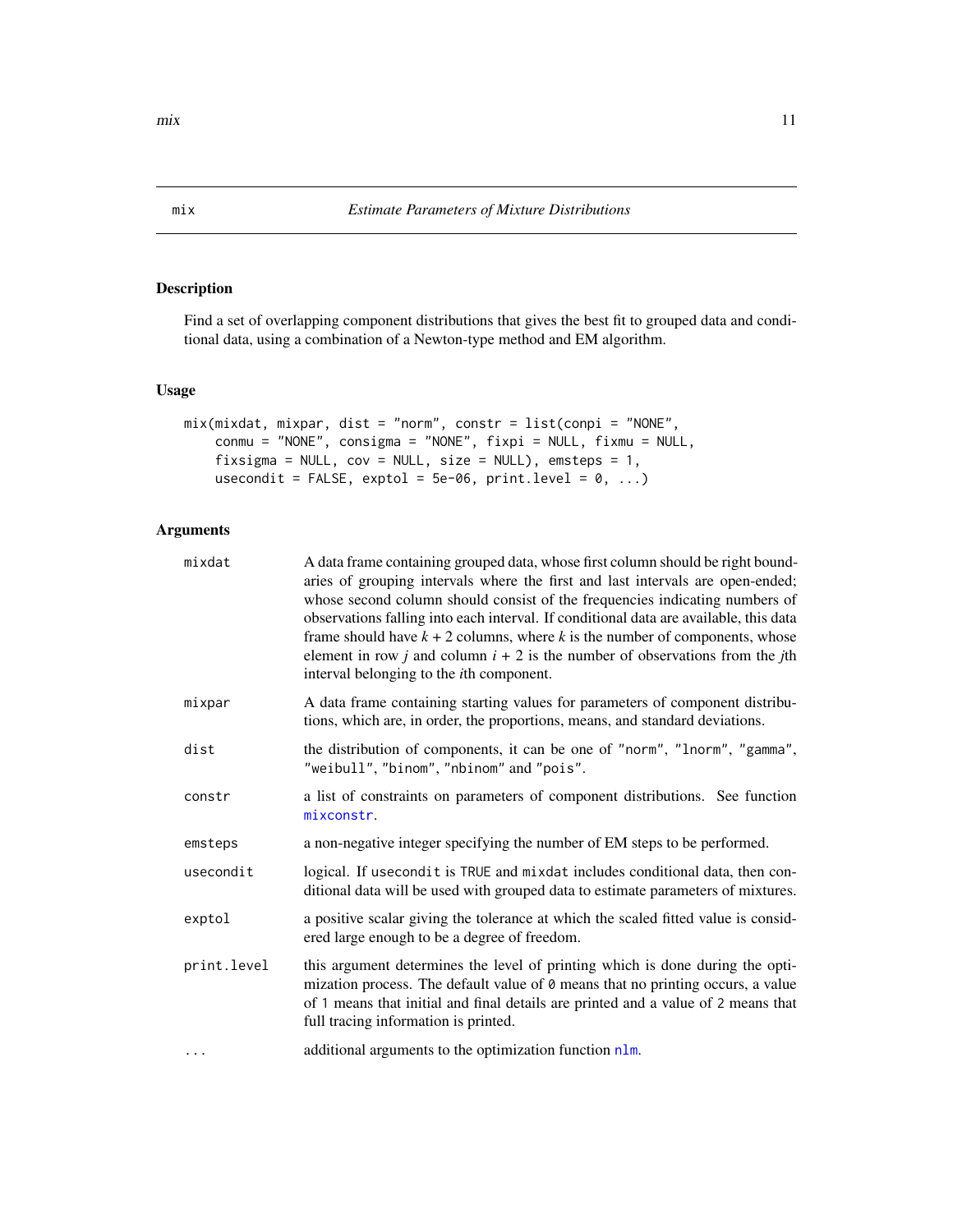# <span id="page-11-0"></span>Value

A list containing the following items:

| parameters   | A data frame containing estimated values for parameters of component distribu-<br>tions, which are, in order, the proportions, means, and standard deviations. |
|--------------|----------------------------------------------------------------------------------------------------------------------------------------------------------------|
| se           | A data frame containing estimated values for standard errors of parameters of<br>component distributions.                                                      |
| distribution | the distribution used to fit the data.                                                                                                                         |
| constraint   | the constraints on parameters.                                                                                                                                 |
| chisg        | the goodness-of-fit chi-square statistic.                                                                                                                      |
| df           | degrees of freedom of the fitted mixture model.                                                                                                                |
| P            | a significance level (P-value) for the goodness-of-fit test.                                                                                                   |
| vmat         | covariance matrix for the estimated parameters.                                                                                                                |
| mixdata      | the original data, <i>i.e.</i> the argument mixdat.                                                                                                            |
| usecondit    | the value of the argument usecondit.                                                                                                                           |

#### References

Macdonald, P.D.M. and Green, P.E.J. (1988) *User's Guide to Program MIX: An Interactive Program for Fitting Mixtures of Distributions.* ICHTHUS DATA SYSTEMS.

#### See Also

[mixgroup](#page-14-1) for grouping data, [mixparam](#page-15-1) for organizing the parameter values, [mixconstr](#page-12-1) for constructing constraints. [nlm](#page-0-0) for additional arguments.

```
data(pike65)
data(pikepar)
fitpike1 <- mix(pike65, pikepar, "lnorm", constr = mixconstr(consigma = "CCV"), emsteps = 3)
fitpike1
plot(fitpike1)
data(pike65sg)
fitpike2 <- mix(pike65sg, pikepar, "lnorm", emsteps = 3, usecondit = TRUE)
fitpike2
plot(fitpike2)
data(bindat)
data(binpar)
fitbin1 <- mix(bindat, binpar, "binom",
               constr = mixconstr(consigma = "BINOM", size = c(20, 20, 20, 20))plot(fitbin1)
fitbin2 <- mix(bindat, binpar, "binom", constr = mixconstr(conpi = "PFX",
               fixpi = c(TRUE, TRUE, TRUE, TRUE),
               consigma = "BINOM", size = c(20, 20, 20, 20)))
plot(fitbin2)
```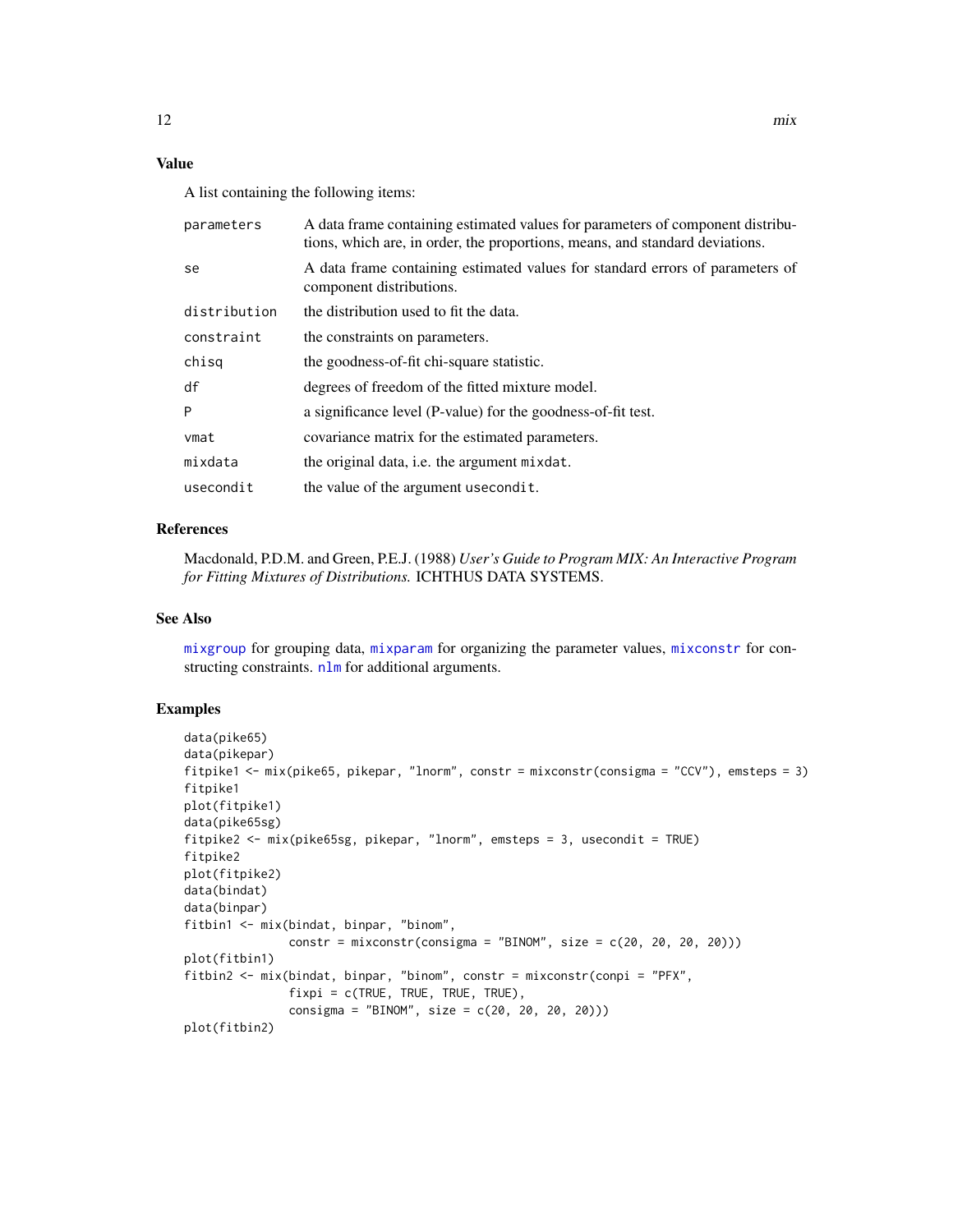<span id="page-12-1"></span><span id="page-12-0"></span>

Construct constraints on parameters and check if the constraints are invalid. See the reference for details.

# Usage

```
mixconstr(conpi = "NONE", conmu = "NONE", consigma = "NONE",
          fixpi = NULL, fixmu = NULL, fixsigma = NULL, cov = NULL,
          size = NULL)
```
# Arguments

| conpi    | a constraint on proportions, it can be either "NONE" denoting no constraint on<br>proportions, or "PFX" indicating some proportions being fixed.                                                                                                                                                                                                                                                                                                                                                |
|----------|-------------------------------------------------------------------------------------------------------------------------------------------------------------------------------------------------------------------------------------------------------------------------------------------------------------------------------------------------------------------------------------------------------------------------------------------------------------------------------------------------|
| conmu    | a constraint on means, it can be "NONE", "MFX", "MEQ", "MES" and "MGC", which<br>denote no constraint on means, specified means fixed, means equal, means with<br>equal spaces and means lying along a growth curve, respectively.                                                                                                                                                                                                                                                              |
| consigma | a constraint on standard deviations, it can be "NONE", "SFX", "SEQ", "FCV",<br>"CCV", "BINOM", "NBINOM" and "POIS", which denote no constraint on standard<br>deviations, specified standard deviations fixed, standard deviations equal, fixed<br>coefficient of variation, constant coefficient of variation, the means and standard<br>deviations have the same relation as that of Binomial distribution, as that of<br>Negative Binomial distribution and as that of Possion distribution. |
| fixpi    | NULL or a vector with TRUE and FALSE as its elements, indicating which propor-<br>tions are fixed when conpi is "PFX". If an element is TRUE, the corresponding<br>proportion is fixed at the starting value.                                                                                                                                                                                                                                                                                   |
| fixmu    | similar to fixpi. NULL or a vector indicating which means are fixed when conmu<br>is "MFX".                                                                                                                                                                                                                                                                                                                                                                                                     |
| fixsigma | similar to fixpi. NULL or a vector indicating which standard deviations are fixed<br>when consigma is "SFX".                                                                                                                                                                                                                                                                                                                                                                                    |
| COV      | NULL or a scalar if consigma is "FCV", then the coefficients of variation are fixed<br>at this scalar.                                                                                                                                                                                                                                                                                                                                                                                          |
| size     | NULL or a vector of numbers of trials for each component when consigma is<br>"BINOM" or "NBINOM".                                                                                                                                                                                                                                                                                                                                                                                               |

#### Value

A list containing the following components, which are, in order, conpi, conmu, consigma, fixpi, fixmu, fixsigma, cov, size.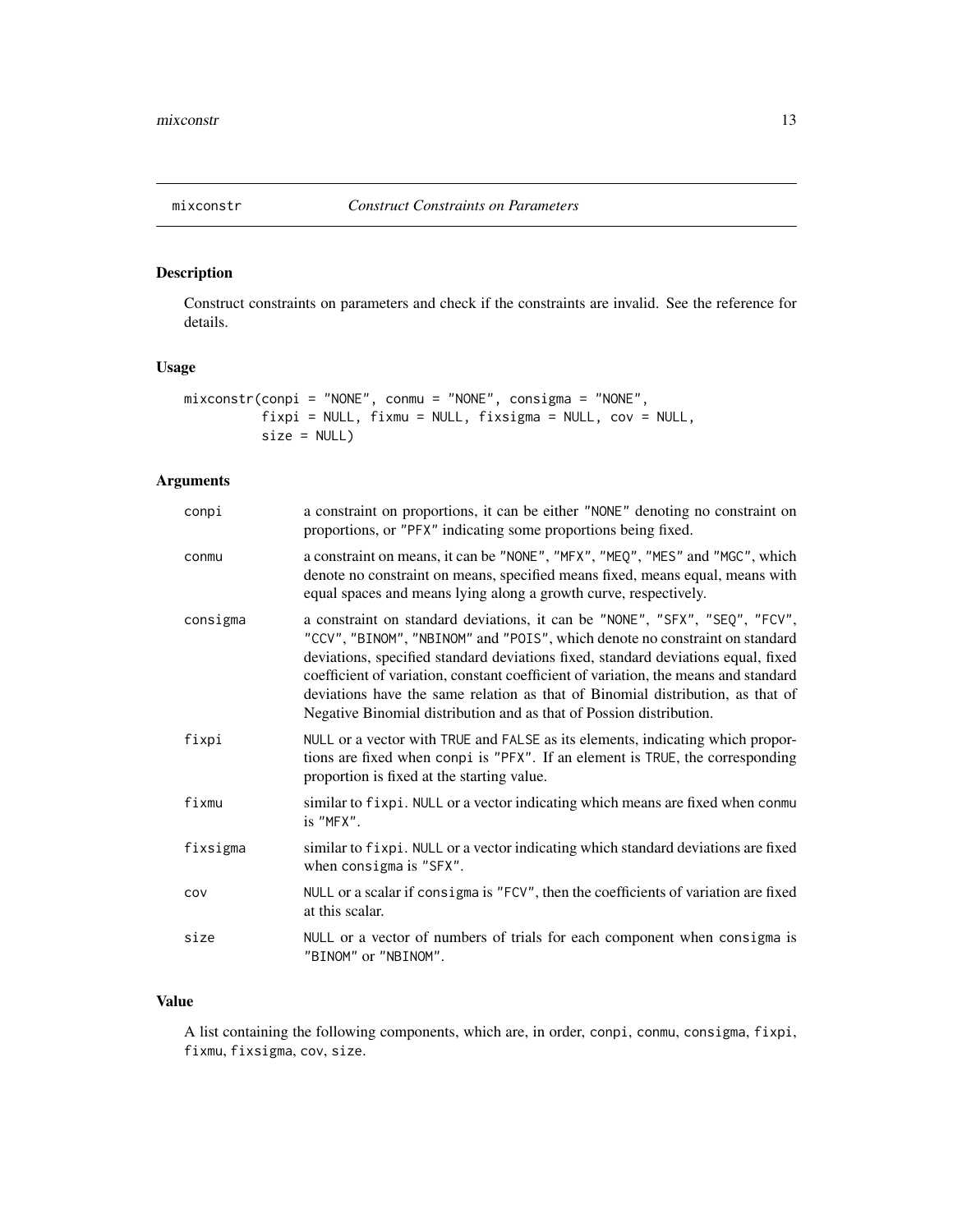#### <span id="page-13-0"></span>References

Macdonald, P.D.M. and Green, P.E.J. (1988) *User's Guide to Program MIX: An Interactive Program for Fitting Mixtures of Distributions.* ICHTHUS DATA SYSTEMS.

#### See Also

[mixgroup](#page-14-1) for grouping data, [mixparam](#page-15-1) for constructing starting values of parameters.

#### Examples

```
mixconstr()
mixconstr(conmu = "MEQ", consigma = "SFX", fixsigma = c(TRUE, FALSE, TRUE, TRUE, FALSE))
mixconstr(consigma = "BINOM", size = c(25, 25, 25))
```
mixdata *Mixed Data*

#### <span id="page-13-1"></span>Description

as.mixdata checks if its argument is mixed data, if true, it returns the data with class "mixdata", if false, it returns NULL.

is.mixdata returns TRUE if its argument is of class "mixdata" and FALSE otherwise.

#### Usage

```
as.mixdata(x)
is.mixdata(x)
```
#### **Arguments**

x object to be tested.

#### Details

Mixed data consist of grouped data and conditional data (if available). Grouped data is either a data frame or a matrix, whose first column should be right boundaries of grouping intervals where the first and last intervals are open-ended; whose second column should consist of the frequencies indicating numbers of observations falling into each interval. If conditional data are available, mixed data should have  $k + 2$  columns, where  $k$  is the number of components, whose element in row  $j$  and column  $i + 2$  is the number of observations from the *j*th interval belonging to the *i*th component.

#### See Also

[mixgroup](#page-14-1) to construct mixed data.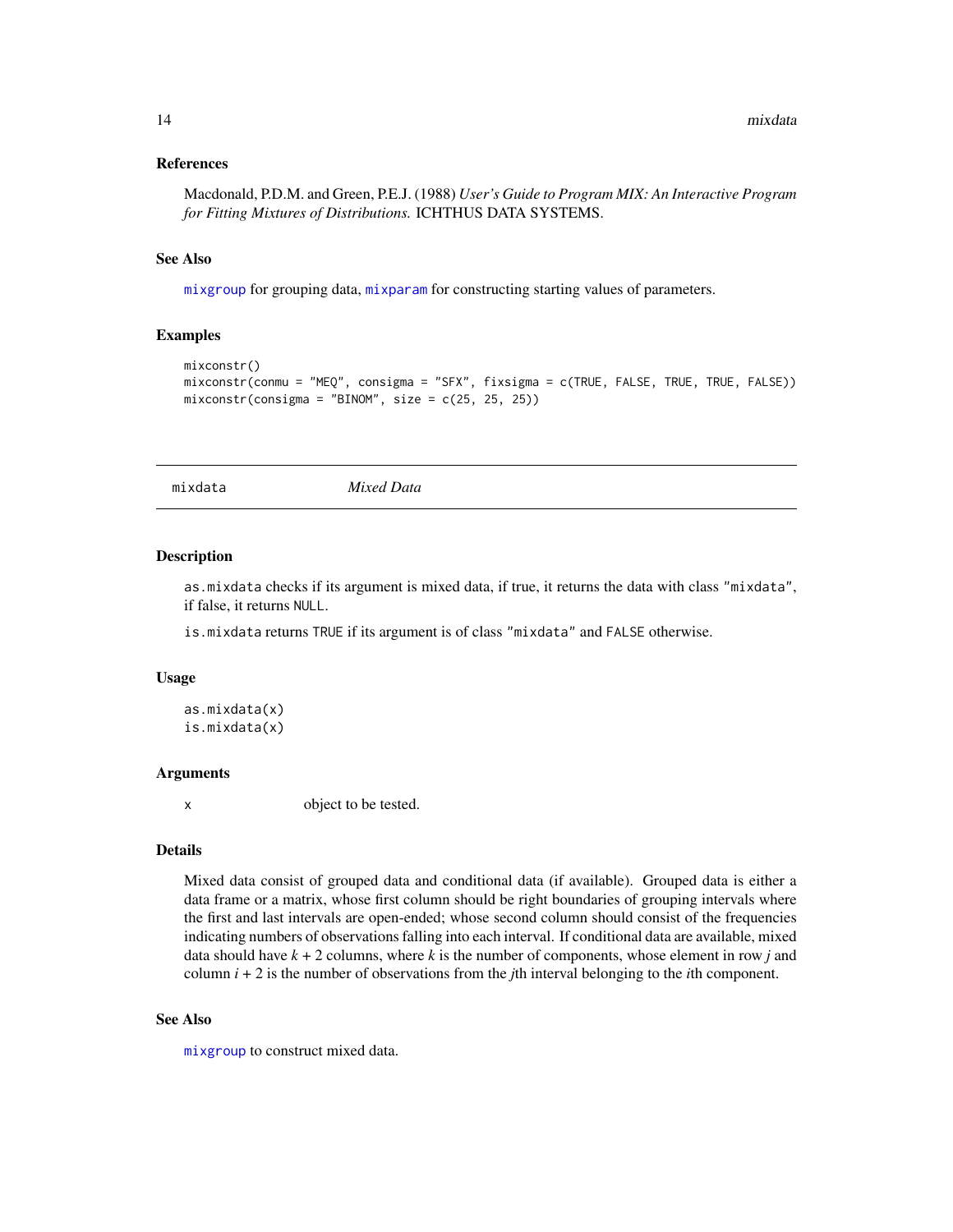#### <span id="page-14-0"></span>mixgroup 15

#### Examples

```
data(pike65) # load data set `pike65'
pike65 # display the mixed data `pike65'
data(pike65sg) # load data set `pike65sg'
pike65sg # display the mixed data `pike65sg'
data(pikepar)
as.mixdata(pikepar)
as.mixdata(pike65)
is.mixdata(pike65)
is.mixdata(as.mixdata(pike65))
```
<span id="page-14-1"></span>

mixgroup *Construct Grouped Data from Raw Data*

#### Description

Group raw data in the form of numbers of observations over successive intervals.

#### Usage

 $mixgroup(x, breaks = NULL, xname = NULL, k = NULL, usecondit = FALSE)$ 

#### **Arguments**

| $\mathsf{x}$ | a data frame or matrix containing raw data, whose first column should be the<br>measurements to be grouped, and second column, if available, includes the num-<br>bers indicating which component each individual belongs to.                                                                                                              |
|--------------|--------------------------------------------------------------------------------------------------------------------------------------------------------------------------------------------------------------------------------------------------------------------------------------------------------------------------------------------|
| breaks       | one of: * a vector giving the boundaries of intervals which raw data are grouped<br>into, * a single number giving the number of intervals, * a character string nam-<br>ing an algorithm to compute the number of intervals, * a function to compute<br>the number of intervals. In the last three cases the number is a suggestion only. |
| xname        | the name of measurement.                                                                                                                                                                                                                                                                                                                   |
| k            | the number of components.                                                                                                                                                                                                                                                                                                                  |
| usecondit    | if usecondit is TRUE and x has two columns, then conditional data will be<br>displayed with grouped data.                                                                                                                                                                                                                                  |

# Value

A data frame containing grouped data derived from raw data, whose first column includes the right boundaries of grouping intervals, where the first and last intervals are open-ended; whose second column consists of the frequencies which are the numbers of observations falling into each interval. If usecondit is TRUE and the numbers indicating which component the individual comes from are available, conditional data which can be regarded as a table, whose element in row j and column i is the number of observations from the jth interval belonging to the ith component, will be displayed with grouped data.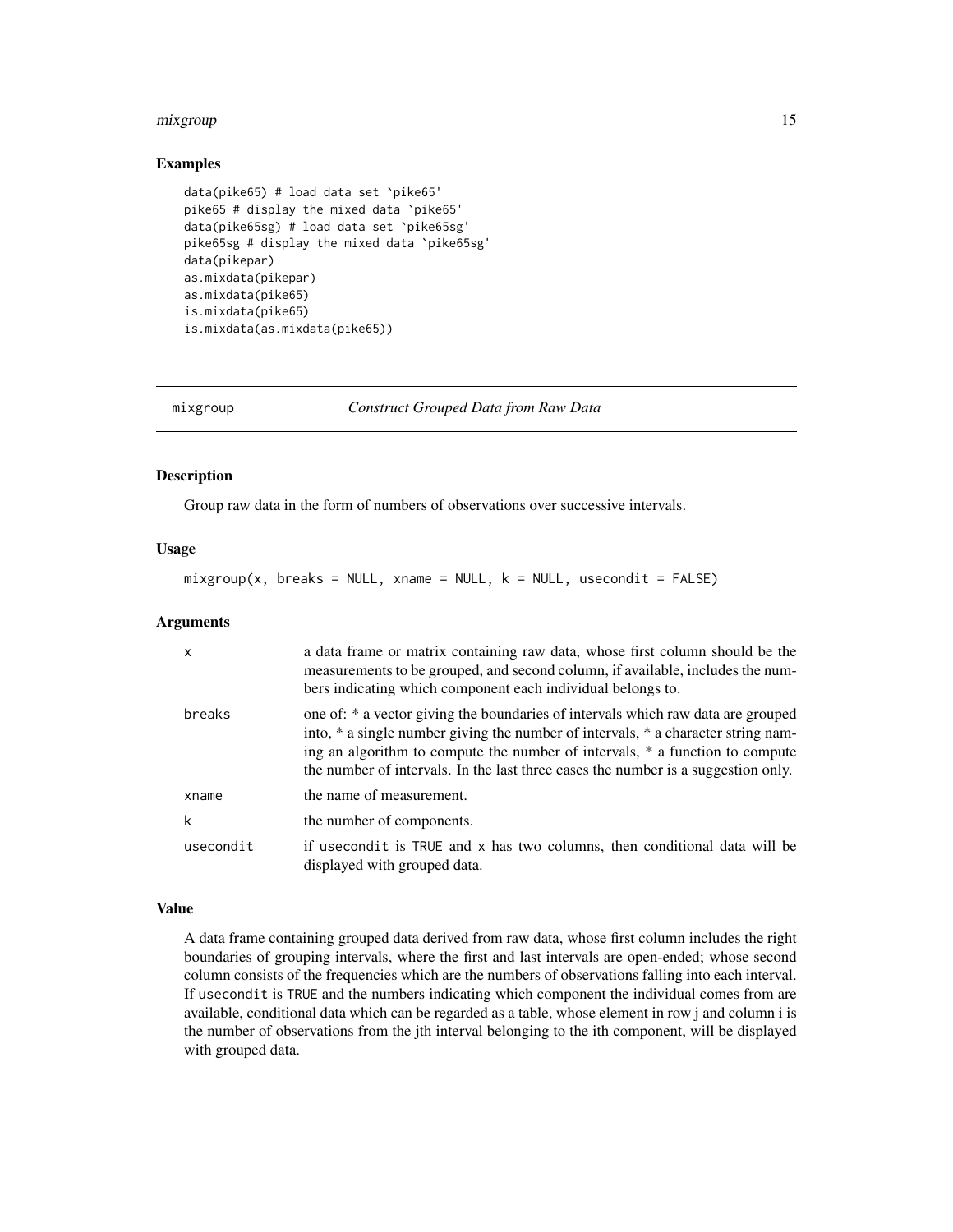# See Also

[hist](#page-0-0) for more information about the argument breaks, [is.mixdata](#page-13-1) for checking the class of data sets, [mixparam](#page-15-1) for organizing the parameter values, [mixconstr](#page-12-1) for constructing constraints.

# Examples

```
data(pikeraw) # load raw data `pikeraw'
pikeraw # display the data set `pikeraw'
mixgroup(pikeraw) # group raw data
pikemd \leq mixgroup(pikeraw, breaks = c(0, seq(19.75, 65.75, 2), 80))
plot(pikemd)
mixgroup(pikeraw, breaks = c(0, seq(19.75, 65.75, 2), 80), usecondit = TRUE, k = 5)# construct grouped data associated with conditional data
mixgroup(pikeraw, usecondit = TRUE)
mixgroup(pikeraw, usecondit = TRUE, k = 3) # grouping data with a warning message
mixgroup(pikeraw, usecondit = TRUE, k = 8)
```
mixparam *Construct Starting Values for Parameters*

#### Description

Construct starting values for parameters of a mixture model.

### Usage

mixparam(mu, sigma, pi = NULL)

#### **Arguments**

| mu    | a vector of means of component distributions, which should be in ascending<br>order.                                                                              |
|-------|-------------------------------------------------------------------------------------------------------------------------------------------------------------------|
| sigma | a vector of standard deviations of component distributions, which are corre-<br>sponding to the means. sigmas must be in ascending order when means are<br>equal. |
| рi    | the corresponding mixing proportions of components. If NULL, the proportions<br>will be taken as $1/k$ , where k is the number of elements of mu.                 |

#### Value

A data frame containing three variables, which are, in order, the proportions, means, and standard deviations.

# See Also

[mixgroup](#page-14-1) for grouping data, [mixconstr](#page-12-1) for constructing constraints.

<span id="page-15-0"></span>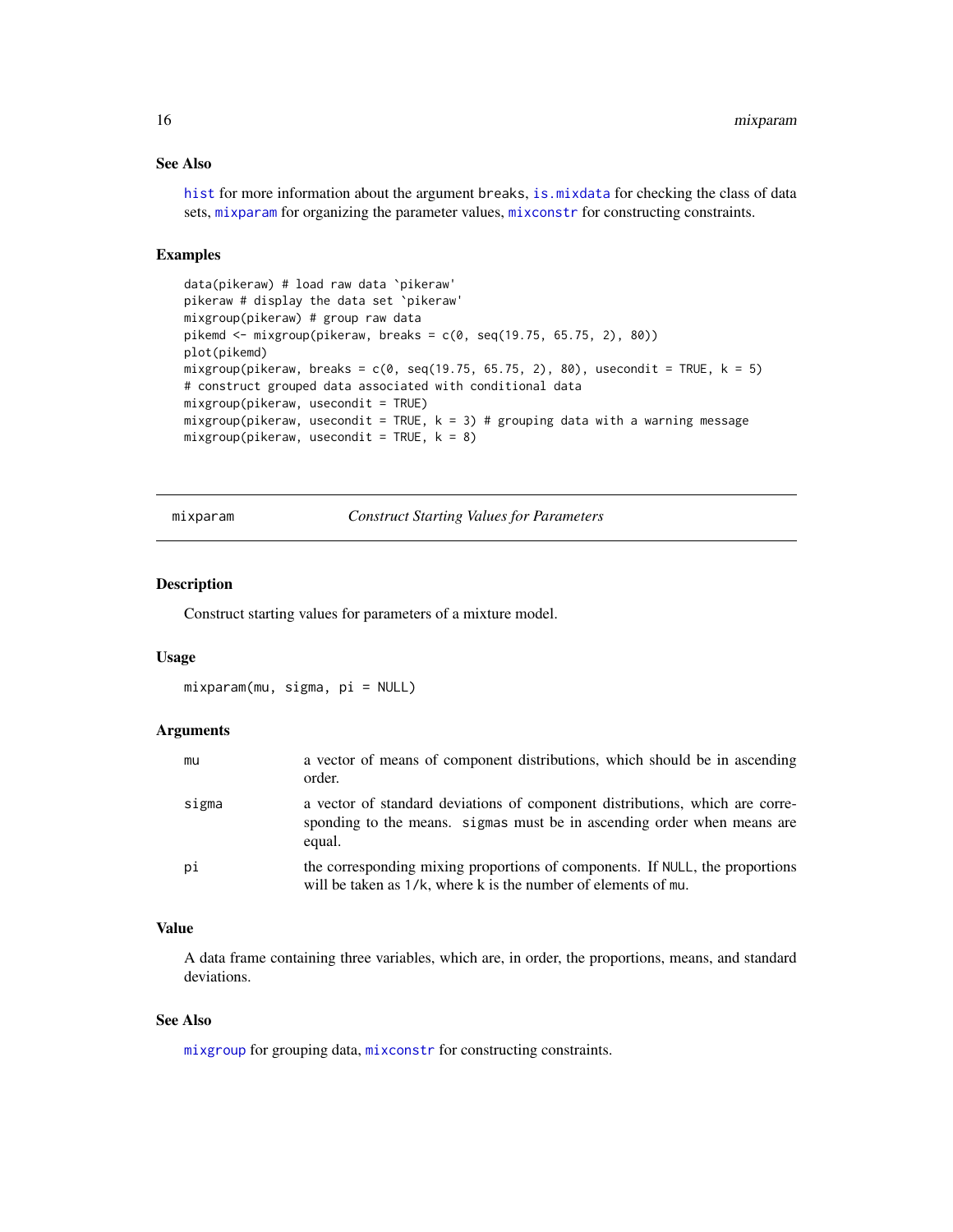#### <span id="page-16-0"></span>normals and the contract of the contract of the contract of the contract of the contract of the contract of the contract of the contract of the contract of the contract of the contract of the contract of the contract of th

# Examples

```
mixparam(mu = c(20, 30, 40), sigma = c(2, 3, 4))mixparam(c(20, 30, 40), c(3), c(0.15, 0.78, 0.07))
```
### normals *Scale Mixture Data with Three Normal Components*

#### Description

Scale mixture of three normal distributions.

The normals data frame has 25 rows and 2 columns.

# Usage

data(normals)

# Format

This data frame contains the following columns:

x the boundaries of grouping intervals.

freq the frequencies of observation falling into each interval.

# Details

A total of 249 observations were generated by computer to follow the mixture distribution 1/3 N(12.5, 1) + 1/3 N(12.5, 3) + 1/3 N(12.5, 5) where N(*m*, *s*) denotes a normal distribution with mean *m* and standard deviation *s*.

#### Source

<http://www.math.mcmaster.ca/peter/mix/demex/exscle.html>

```
data(normals)
plot.mixdata(normals)
```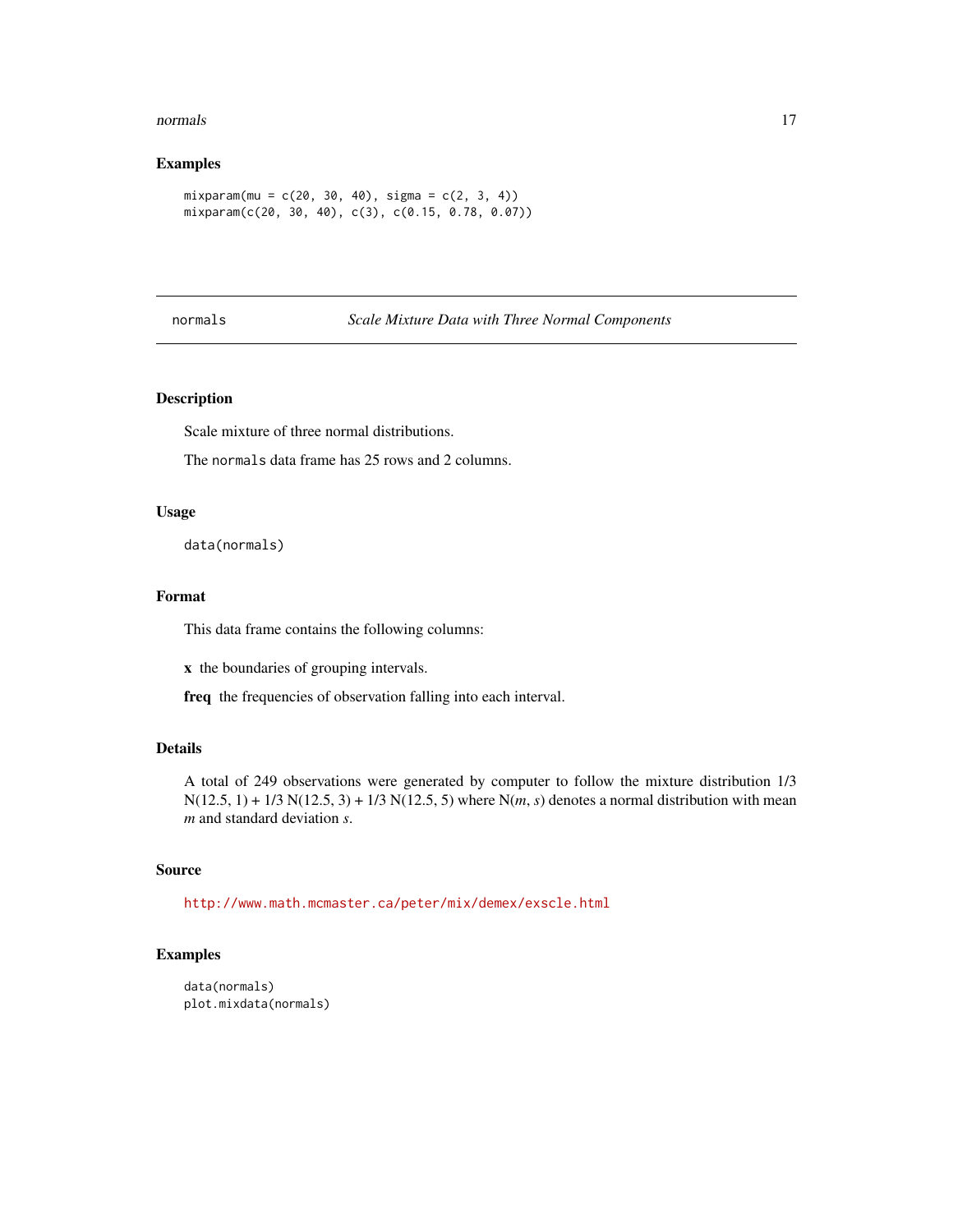<span id="page-17-0"></span>

The data give the ratio of "forehead" breadth to body length for 1000 crabs sampled at Naples by Professor W.F.R. Weldon.

The pearson data frame has 29 rows and 2 columns.

#### Usage

data(pearson)

# Format

This data frame contains the following columns:

ratio the boundaries of grouping intervals.

freq the frequencies of observation falling into each interval.

### Source

Pearson, K. (1894). *Contributions to the mathematical theory of evolution.* Phil. Trans. Roy. Soc. London A 185, 71-110.

#### References

<http://www.math.mcmaster.ca/peter/mix/demex/excrabs.html>

# Examples

```
data(pearson)
plot.mixdata(pearson)
```
pearsonpar *Starting Values of Parameters for the Pearson's Data*

# Description

Starting values of parameters for fitting a mixture distribution to the data set pearson.

The pearsonpar data frame has 2 rows and 3 columns.

#### Usage

data(pearsonpar)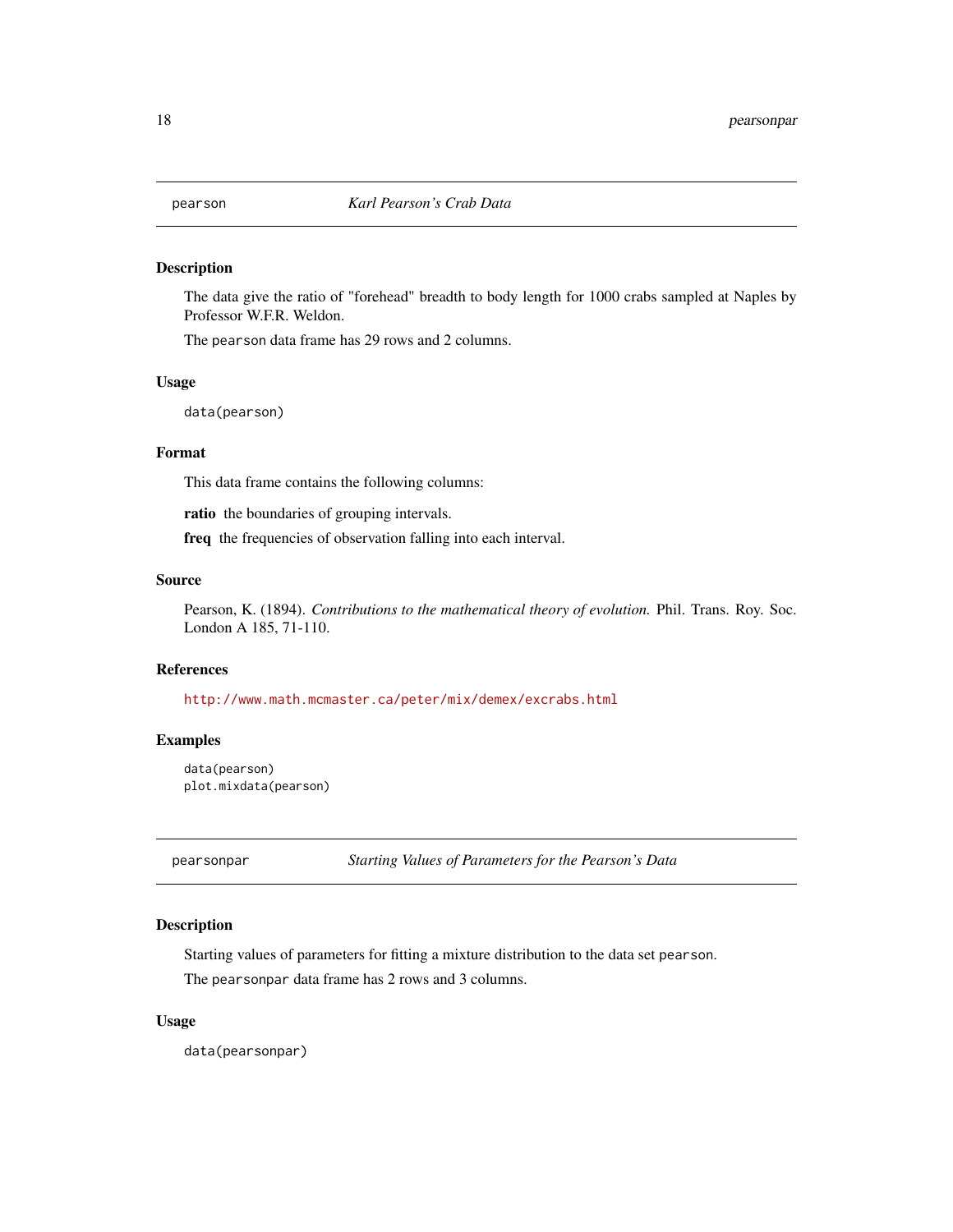#### <span id="page-18-0"></span>pikdat5 19

#### Format

This data frame contains the following columns:

pi the starting values for proportions.

mu the starting values for means.

sigma the starting values for standard deviations.

#### Source

Pearson, K. (1894). *Contributions to the mathematical theory of evolution.* Phil. Trans. Roy. Soc. London A 185, 71-110.

# References

<http://www.math.mcmaster.ca/peter/mix/demex/excrabs.html>

#### Examples

data(pearsonpar)

pikdat5 *Heming Lake Pike Data*

#### Description

The raw data pikeraw give the lengths of 523 pike (Esox lucius), and there are known to be five age-groups in the sample. We grouped the lengths over 25 intervals to obtain the grouped data given as separate samples for each age group determined by scale reading.

The pikdat5 data frame has 25 rows and 6 columns.

#### Usage

data(pikdat5)

#### Format

This data frame contains the following columns:

length the boundaries of grouping intervals.

- age1 the numbers of observation from each interval belonging to the first age group.
- age2 the numbers of observation from each interval belonging to the second age group.
- age3 the numbers of observation from each interval belonging to the third age group.
- age4 the numbers of observation from each interval belonging to the fourth age group.
- age5 the numbers of observation from each interval belonging to the fifth age group.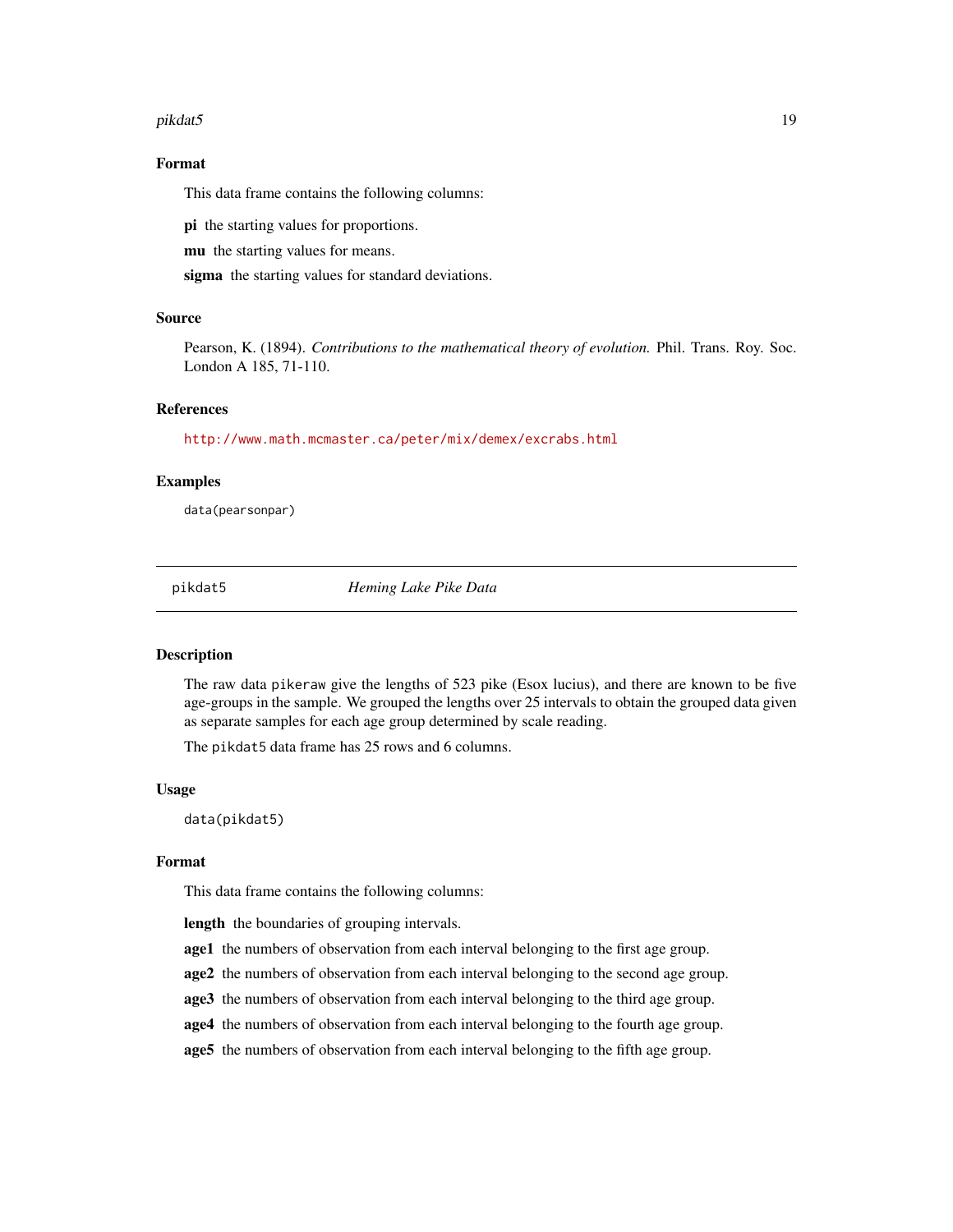#### <span id="page-19-0"></span>Source

Macdonald, P.D.M. and T.J. Pitcher (1979). *Age-groups from size-frequency data: a versatile and efficient method of analysing distribution mixtures.* Journal of the Fisheries Research Board of Canada 36, 987-1001.

#### References

Macdonald, P.D.M. (1987). *Analysis of length-frequency distributions.* In R.C. Summerfelt and G.E. Hall [editors], Age and Growth of Fish, Iowa State University Press, Ames, Iowa. pp 371-384.

<http://www.math.mcmaster.ca/peter/mix/demex/expike.html>

#### Examples

data(pikdat5)

pike65 *Length-Frequency Data for Heming Lake Pike*

#### Description

The raw data pikeraw give the lengths of 523 pike (Esox lucius). We grouped the lengths over 25 intervals to obtain this length-frequency data.

The pike65 data frame has 25 rows and 2 columns.

#### Usage

data(pike65)

#### Format

This data frame contains the following columns:

length the boundaries of grouping intervals.

freq the frequencies of observation falling into each interval.

#### Source

Macdonald, P.D.M. and T.J. Pitcher (1979). *Age-groups from size-frequency data: a versatile and efficient method of analysing distribution mixtures.* Journal of the Fisheries Research Board of Canada 36, 987-1001.

#### References

Macdonald, P.D.M. (1987). *Analysis of length-frequency distributions.* In R.C. Summerfelt and G.E. Hall [editors], Age and Growth of Fish, Iowa State University Press, Ames, Iowa. pp 371-384.

<http://www.math.mcmaster.ca/peter/mix/demex/expike.html>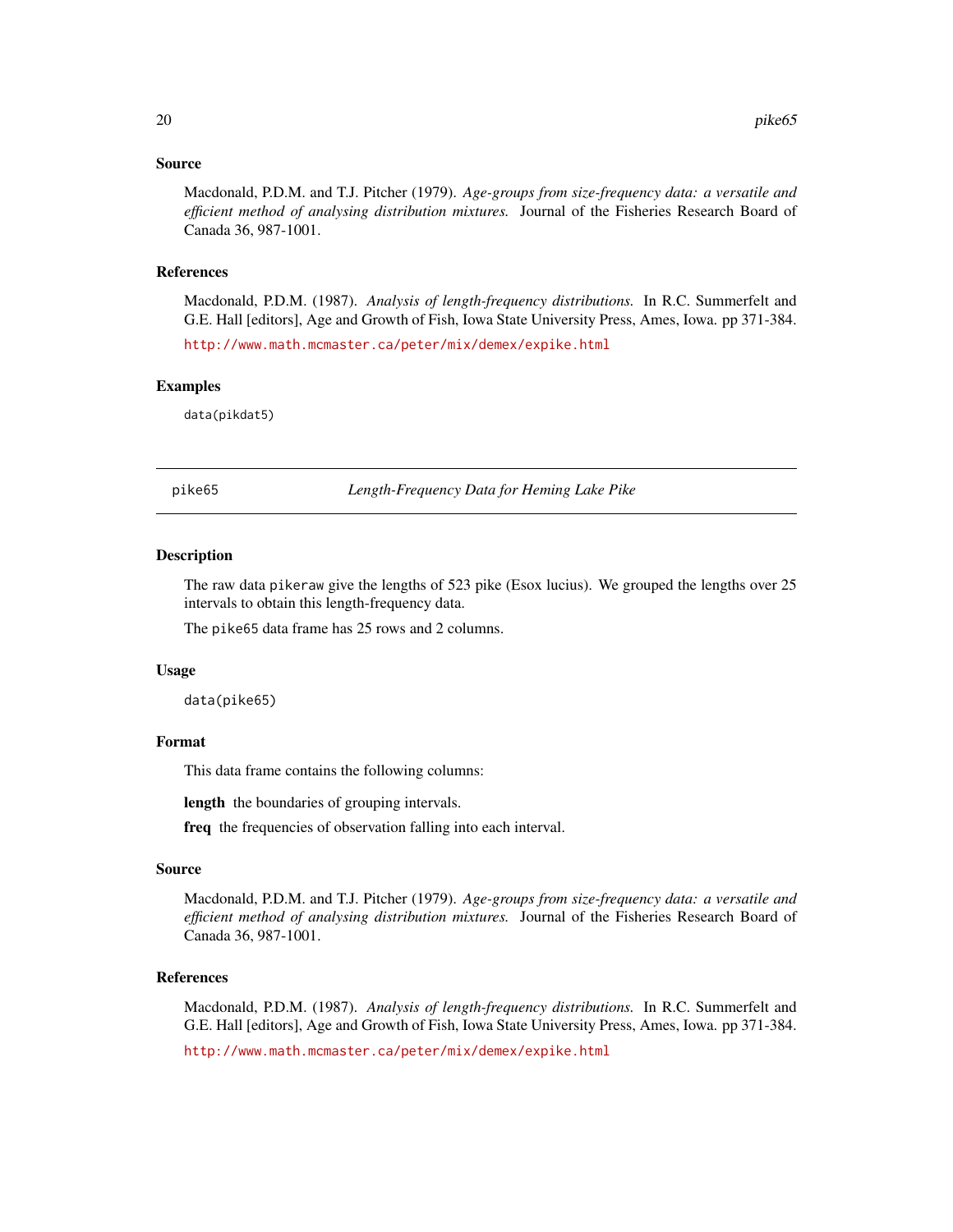#### <span id="page-20-0"></span>pike65sg 21

#### Examples

```
data(pike65)
data(pikepar)
plot.mixdata(pike65)
fit <- mix(pike65, pikepar, "lnorm", constr = mixconstr(consigma = "CCV"), emsteps = 3)
plot(fit)
```
pike65sg *Length-Frequency Data with Subsamples for Heming Lake Pike*

#### **Description**

The raw data pikeraw give the lengths of 523 pike (Esox lucius), and there are known to be five age-groups in the sample. After grouping the data, we take subsamples from some intervals to determine the age group, and then obtain this data set.

The pike65sg data frame has 25 rows and 7 columns.

# Usage

data(pike65sg)

#### Format

This data frame contains the following columns:

length the boundaries of grouping intervals.

freq the frequencies of observation falling into each interval.

age1 the numbers of observation in the subsamples belonging to the first age group.

age2 the numbers of observation in the subsamples belonging to the second age group.

age3 the numbers of observation in the subsamples belonging to the third age group.

age4 the numbers of observation in the subsamples belonging to the fourth age group.

age5 the numbers of observation in the subsamples belonging to the fifth age group.

#### Source

Macdonald, P.D.M. and T.J. Pitcher (1979). *Age-groups from size-frequency data: a versatile and efficient method of analysing distribution mixtures.* Journal of the Fisheries Research Board of Canada 36, 987-1001.

#### References

Macdonald, P.D.M. (1987). *Analysis of length-frequency distributions.* In R.C. Summerfelt and G.E. Hall [editors], Age and Growth of Fish, Iowa State University Press, Ames, Iowa. pp 371-384.

<http://www.math.mcmaster.ca/peter/mix/demex/expike.html>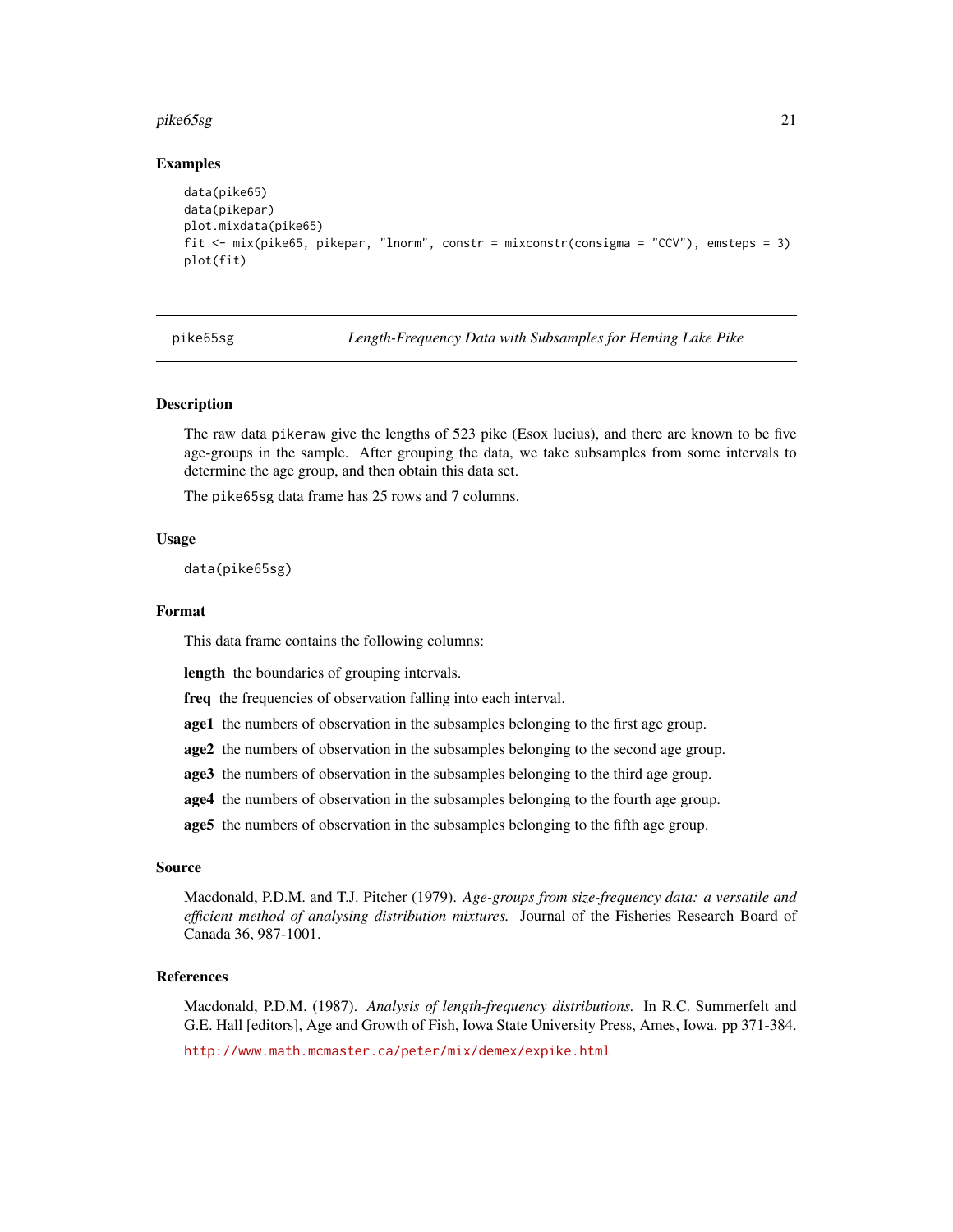#### Examples

```
data(pike65sg)
data(pikepar)
fit1 <- mix(pike65sg, pikepar, "gamma", mixconstr(consigma = "CCV"), usecondit = TRUE)
plot(fit1)
fit2 <- mix(pike65sg, pikepar, "gamma", usecondit = TRUE)
plot(fit2)
```
pikepar *Starting Values of Parameters for the Pike Data*

# Description

Starting values of parameters for fitting a mixture distribution to the data set pike65.

The pikepar data frame has 5 rows and 3 columns.

#### Usage

data(pikepar)

#### Format

This data frame contains the following columns:

pi the starting values for proportions.

mu the starting values for means.

sigma the starting values for standard deviations.

#### Source

Macdonald, P.D.M. and T.J. Pitcher (1979). *Age-groups from size-frequency data: a versatile and efficient method of analysing distribution mixtures.* Journal of the Fisheries Research Board of Canada 36, 987-1001.

#### References

Macdonald, P.D.M. (1987). *Analysis of length-frequency distributions.* In R.C. Summerfelt and G.E. Hall [editors], Age and Growth of Fish, Iowa State University Press, Ames, Iowa. pp 371-384.

<http://www.math.mcmaster.ca/peter/mix/demex/expike.html>

#### Examples

data(pikepar)

<span id="page-21-0"></span>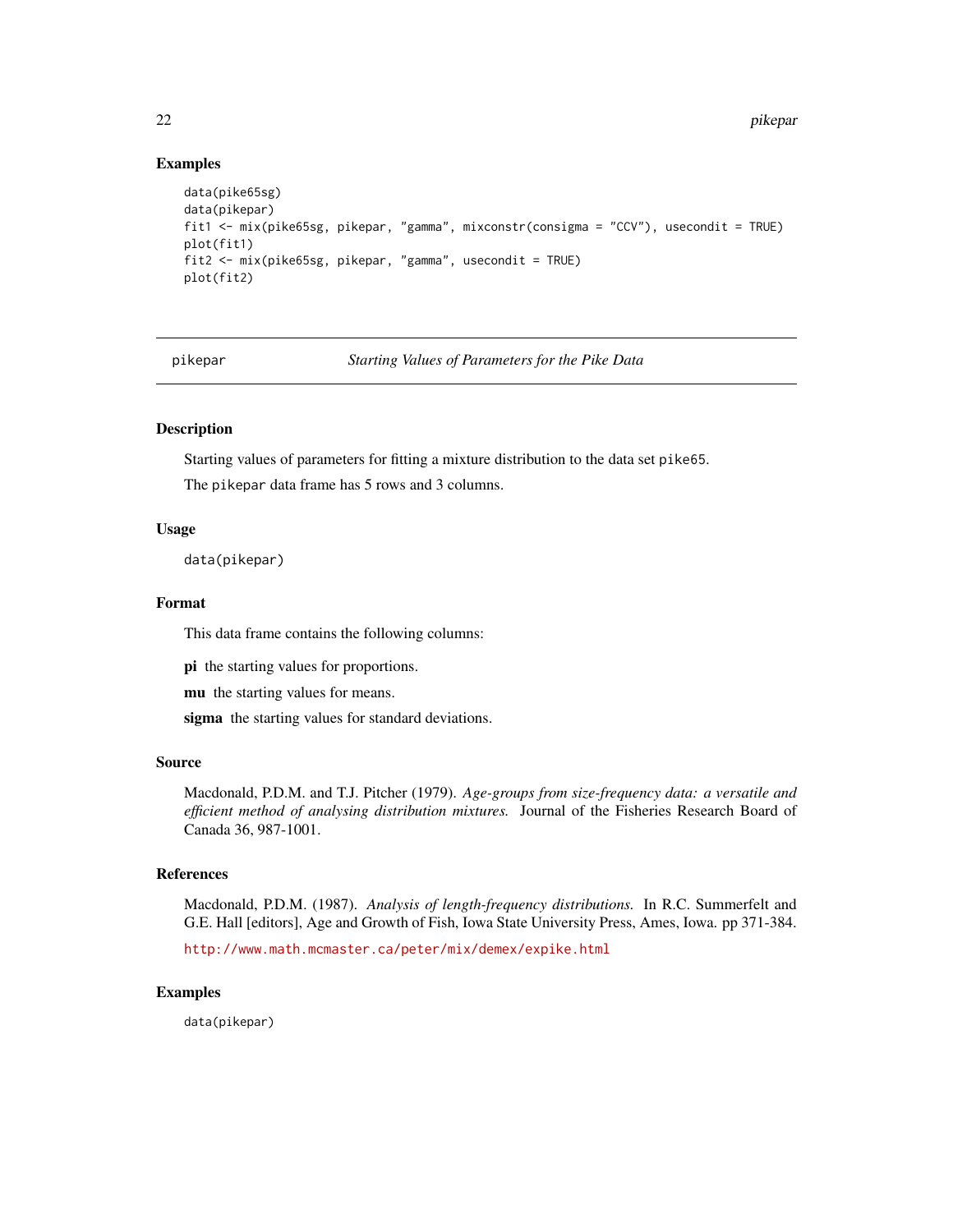<span id="page-22-0"></span>

The data give the lengths of 523 pike (Esox lucius), sampled in 1965 from Heming Lake, Manitoba, Canada. There are known to be five age-groups in the sample. For each fish, the age group is determined by scale reading.

The pikeraw data frame has 523 rows and 2 columns.

# Usage

data(pikeraw)

# Format

This data frame contains the following columns:

length the lengths of 523 pike

age the age groups of 523 pike

# Source

Macdonald, P.D.M. and T.J. Pitcher (1979). *Age-groups from size-frequency data: a versatile and efficient method of analysing distribution mixtures.* Journal of the Fisheries Research Board of Canada 36, 987-1001.

#### References

Macdonald, P.D.M. (1987). *Analysis of length-frequency distributions.* In R.C. Summerfelt and G.E. Hall [editors], Age and Growth of Fish, Iowa State University Press, Ames, Iowa. pp 371-384.

<http://www.math.mcmaster.ca/peter/mix/demex/expike.html>

#### Examples

data(pikeraw)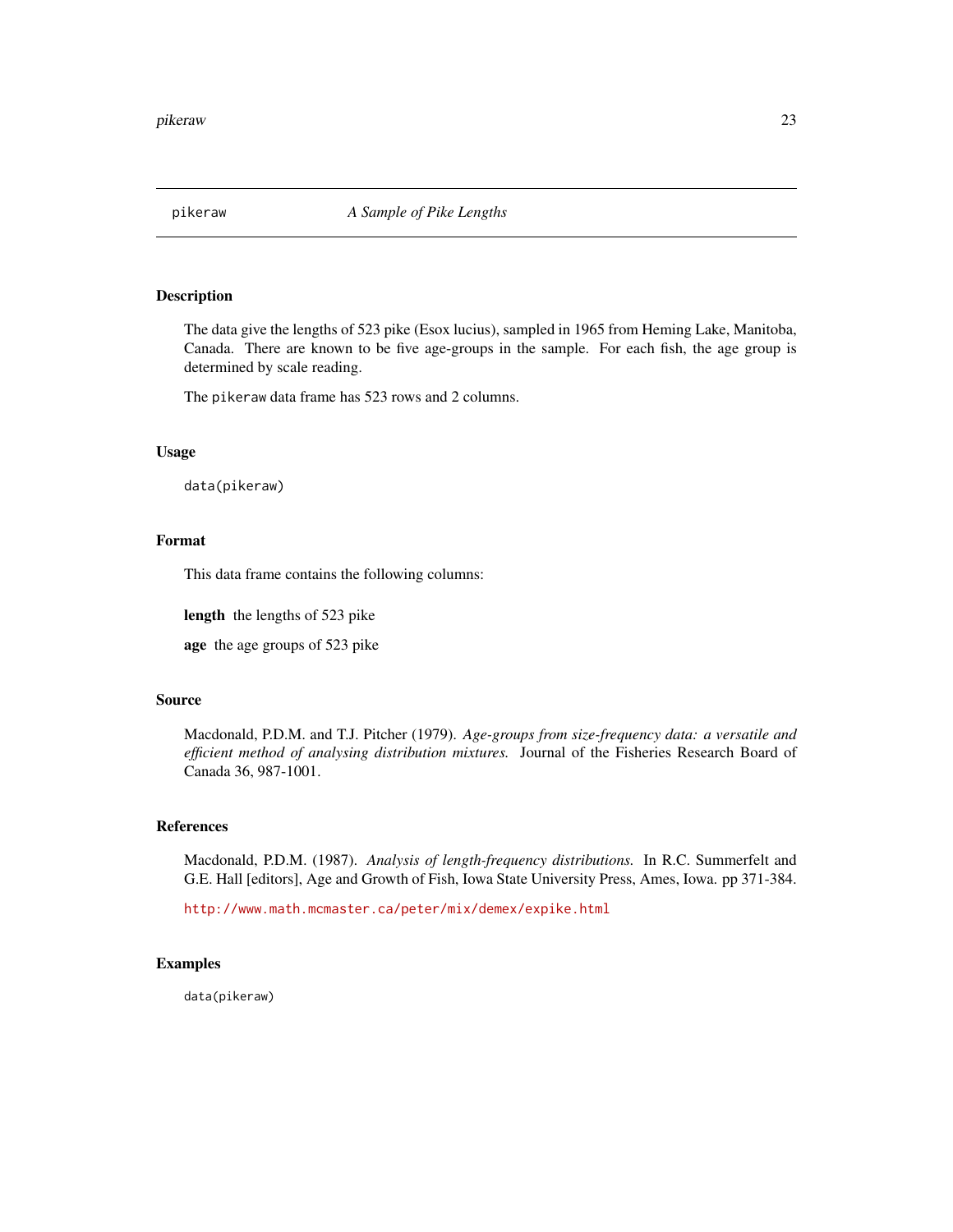<span id="page-23-1"></span><span id="page-23-0"></span>

A function for plotting of Mix objects. It is called via the generic function plot.

# Usage

```
## S3 method for class 'mix'
plot(x, mixpar = NULL, dist = "norm", root = FALSE, ytop = NULL,clwd = 1, main, sub, xlab, ylab, bty, BW = FALSE, ...)
```
# Arguments

| $\times$ | an object of class "mix", usually, the results returned by the model fitting func-<br>$\[\text{tion}\ \text{mix}\]$ .                                                                                                                      |
|----------|--------------------------------------------------------------------------------------------------------------------------------------------------------------------------------------------------------------------------------------------|
| mixpar   | NULL or a data frame containing the values for parameters of component distri-<br>butions, which are, in order, the proportions, means, and standard deviations.                                                                           |
| dist     | the distribution of components, it can be "norm", "lnorm", "gamma", "weibull",<br>"binom", "nbinom" and "pois".                                                                                                                            |
| root     | if TRUE, a hanging rootogram will be displayed.                                                                                                                                                                                            |
| ytop     | a scalar which determines the top of the y-axis.                                                                                                                                                                                           |
| clwd     | a positive number denoting line width, defaulting to 1.                                                                                                                                                                                    |
| main     | an overall title for the plot.                                                                                                                                                                                                             |
| sub      | a subtitle for the plot.                                                                                                                                                                                                                   |
| xlab     | a title for the x-axis.                                                                                                                                                                                                                    |
| ylab     | a title for the y-axis.                                                                                                                                                                                                                    |
| bty      | A character string which determined the type of box which is drawn about plots.<br>If bty is one of "o", "1", "7", "c", "u", or "]" the resulting box resembles the<br>corresponding upper case letter. A value of "n" suppresses the box. |
| BW       | logical; if TRUE the plot will be drawn in black and white.                                                                                                                                                                                |
| .        | additional arguments to the function plot. default.                                                                                                                                                                                        |
|          |                                                                                                                                                                                                                                            |

#### Details

If the argument x gives an object of class "mix", the plot will be a histogram for the grouped data which come from the element mixdata of x. Although the leftmost (first) and rightmost (mth) intervals are always open-ended, on the histogram the first interval is shown as being twice the width of the second interval and the mth is shown as being twice the width of the m - 1st interval. When the fitted distribution is one of "lnorm", "gamma" and "weibull", the left boundary of the first interval will be taken zero since negative values and zeroes are not allowed for these distribution. For the distributions "binom", "nbinom" and "pois" negative data are not permitted, so the left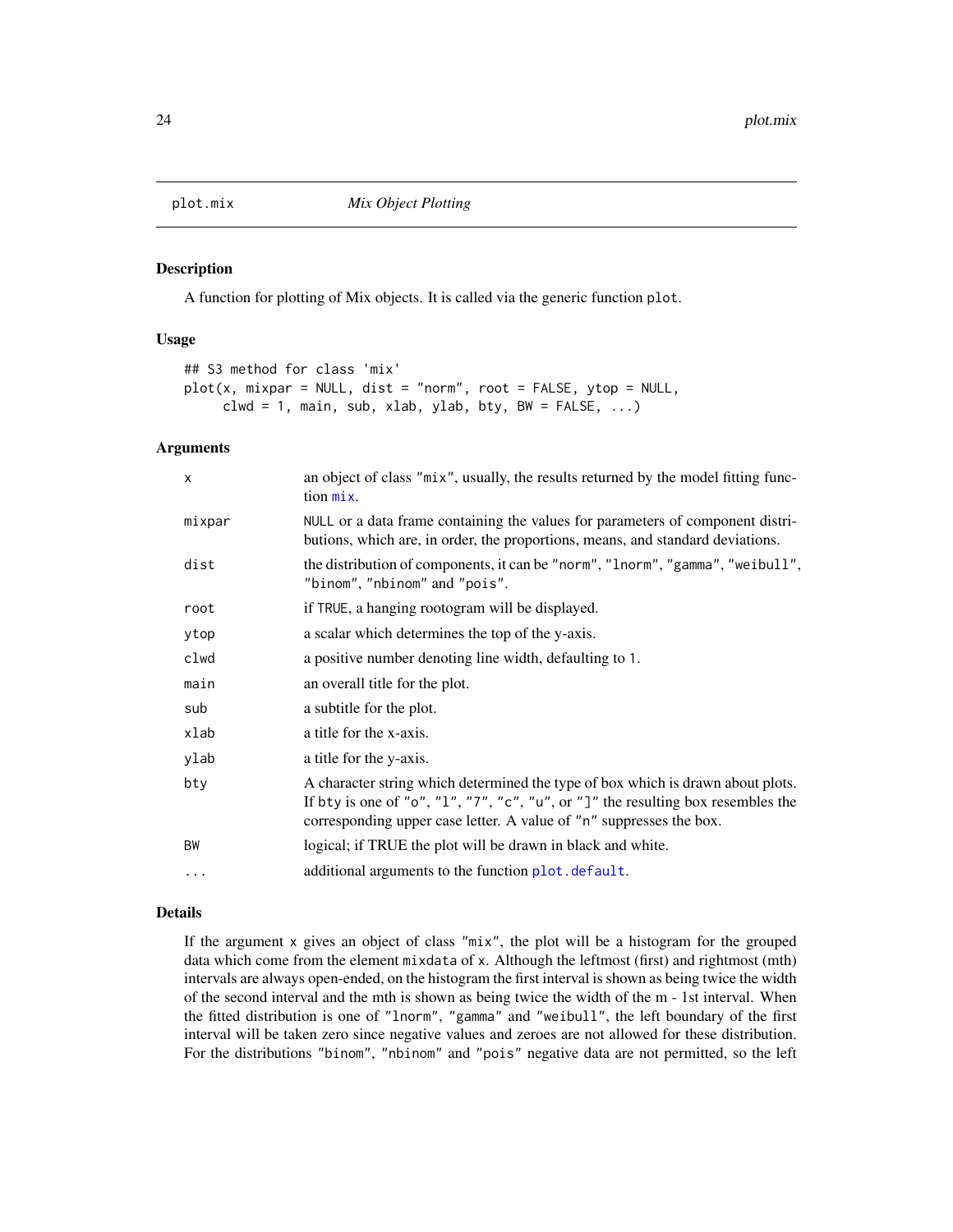#### <span id="page-24-0"></span>plot.mixdata 25

boundary of the first interval is taken -0.5. The component distributions weighted by their respect proportions and the mixture distribution are computed by the estimated parameter values from the element parameters of x, and superimposed on the histogram. The distribution of components will be taken the value of the element distribution. If sub, xlab, ylab and bty are not specified, the default values will be used. The positions of the means are indicated with triangles. When the argument root is TRUE, a hanging rootogram will be displayed, that is, if only grouped data are given, this option plots the histogram with the square root of relative frequency on the y-axis. If there is a model as well as data, not only is the y-axis the square root of relative frequency, also the bars of the histogram, instead of rising from 0, are shifted up or down so that the mid-point of the top of the bar is exactly on the curve indicating the mixture distribution and the bottom of the bar may therefore be above or below the x-axis. If the bar goes below the x-axis, the portion below is shown as a blue rectangle. If the bar does not reach the x-axis, the space between the bottom of the bar and the x-axis is shown as a blue rectangle. If the blue rectangles are almost above or below in an area of the x-axis, we may say that the mixture curve around that area is not fitting well.

#### See Also

[mixparam](#page-15-1) for organizing the parameter values,  $mix$  for fitting mixture model, [plot.mixdata](#page-24-1) for plotting Mixdata objects, [plot.default](#page-0-0) for additional arguments.

#### Examples

```
data(pike65)
data(pikepar)
fit1 <- mix(pike65, pikepar, "lnorm",
            constr = mixconstr(consigma = "CCV"), emsteps = 3)
plot(fit1)
plot(fit1, root = TRUE)
data(bindat)
data(binpar)
fit2 <- mix(bindat, binpar, "binom",
            constr = mixconstr(consigma = "BINOM", size = c(20, 20, 20, 20))
plot(fit2)
plot(fit2, root = TRUE)
```
<span id="page-24-1"></span>plot.mixdata *Mixdata Object Plotting*

#### **Description**

A function for plotting of Mixdata objects. It is called via the generic function plot.

#### Usage

```
## S3 method for class 'mixdata'
plot(x, mixpar = NULL, dist = "norm", root = FALSE, ytop = NULL,clwd = 1, main, sub, xlab, ylab, bty, \ldots)
```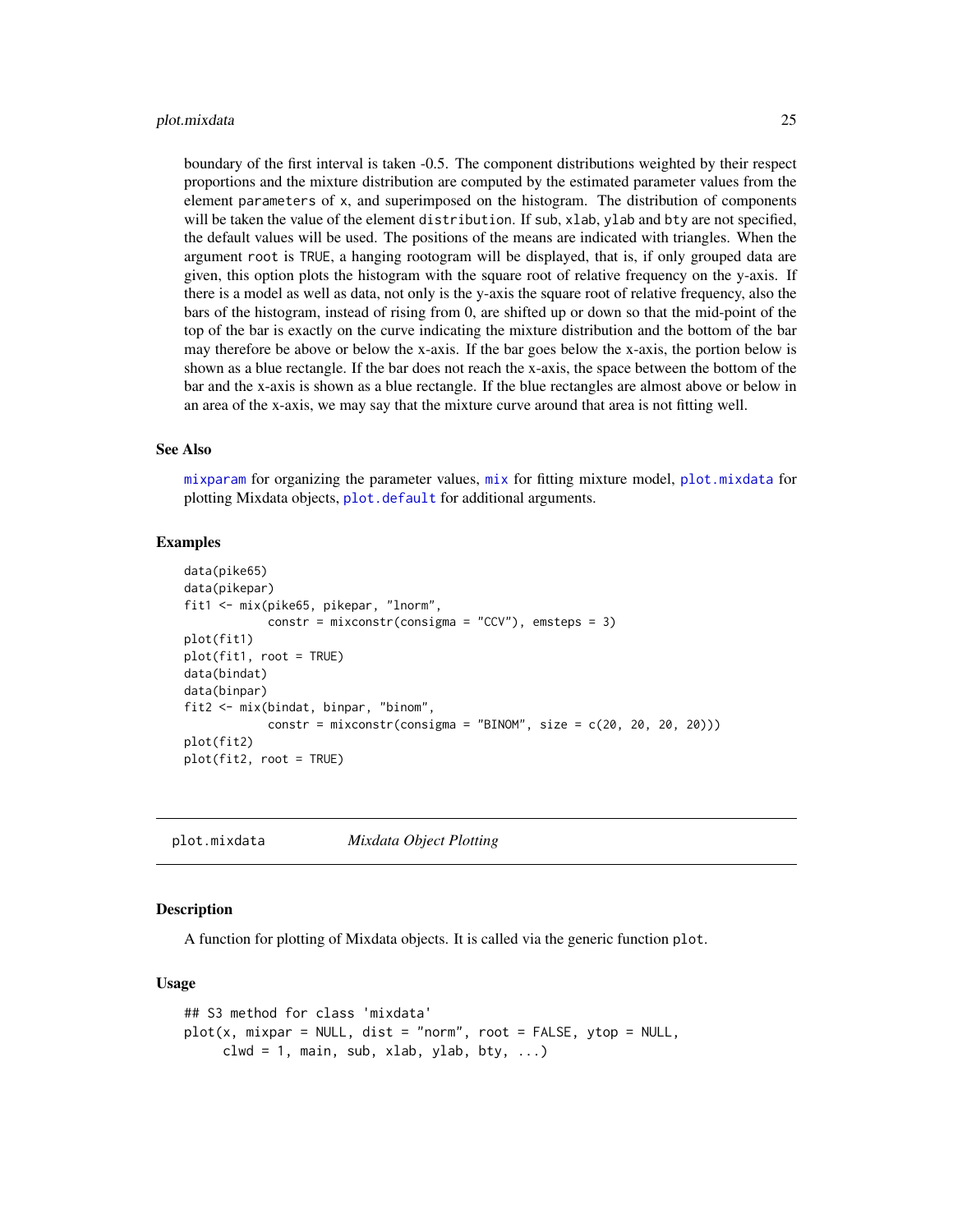#### <span id="page-25-0"></span>Arguments

| $\times$  | an object of class "mixdata", usually, the results returned by the function mixgroup.                                                                                                                                                      |
|-----------|--------------------------------------------------------------------------------------------------------------------------------------------------------------------------------------------------------------------------------------------|
| mixpar    | NULL or a data frame containing the values for parameters of component distri-<br>butions, which are, in order, the proportions, means, and standard deviations.                                                                           |
| dist      | the distribution of components, it can be "norm", "lnorm", "gamma", "weibull",<br>"binom", "nbinom" and "pois".                                                                                                                            |
| root      | if TRUE, a hanging rootogram will be displayed.                                                                                                                                                                                            |
| ytop      | a scalar which determines the top of the y-axis.                                                                                                                                                                                           |
| clwd      | a positive number denoting line width, defaulting to 1.                                                                                                                                                                                    |
| main      | an overall title for the plot.                                                                                                                                                                                                             |
| sub       | a subtitle for the plot.                                                                                                                                                                                                                   |
| xlab      | a title for the x-axis.                                                                                                                                                                                                                    |
| ylab      | a title for the y-axis.                                                                                                                                                                                                                    |
| bty       | A character string which determined the type of box which is drawn about plots.<br>If bty is one of "o", "1", "7", "c", "u", or "]" the resulting box resembles the<br>corresponding upper case letter. A value of "n" suppresses the box. |
| $\ddotsc$ | additional arguments to the function plot. default.                                                                                                                                                                                        |
|           |                                                                                                                                                                                                                                            |

#### Details

If the argument mixpar is NULL, then only the histogram of the data will be displayed; if mixpar gives the values of parameters, the component distributions and the mixture distribution are computed from the parameter values and superimposed on the histogram.

#### See Also

[plot.mix](#page-23-1) for plotting Mix objects, [plot.default](#page-0-0) for additional arguments.

```
data(cassie)
as.mixdata(cassie) # if the result isn't `NULL', then cassie is mixed data
plot.mixdata(cassie)
data(pikeraw)
data(pikepar)
pikemd \le mixgroup(pikeraw, breaks = c(0, seq(19.75, 65.75, 2), 80))
plot(pikemd)
plot(pikemd, pikepar, "lnorm")
fit <- mix(pikemd, pikepar, "lnorm", constr = mixconstr(consigma = "CCV"), emsteps = 3)
plot(fit)
plot(pikemd, pikepar, "lnorm", root = TRUE)
plot(fit, root = TRUE)
```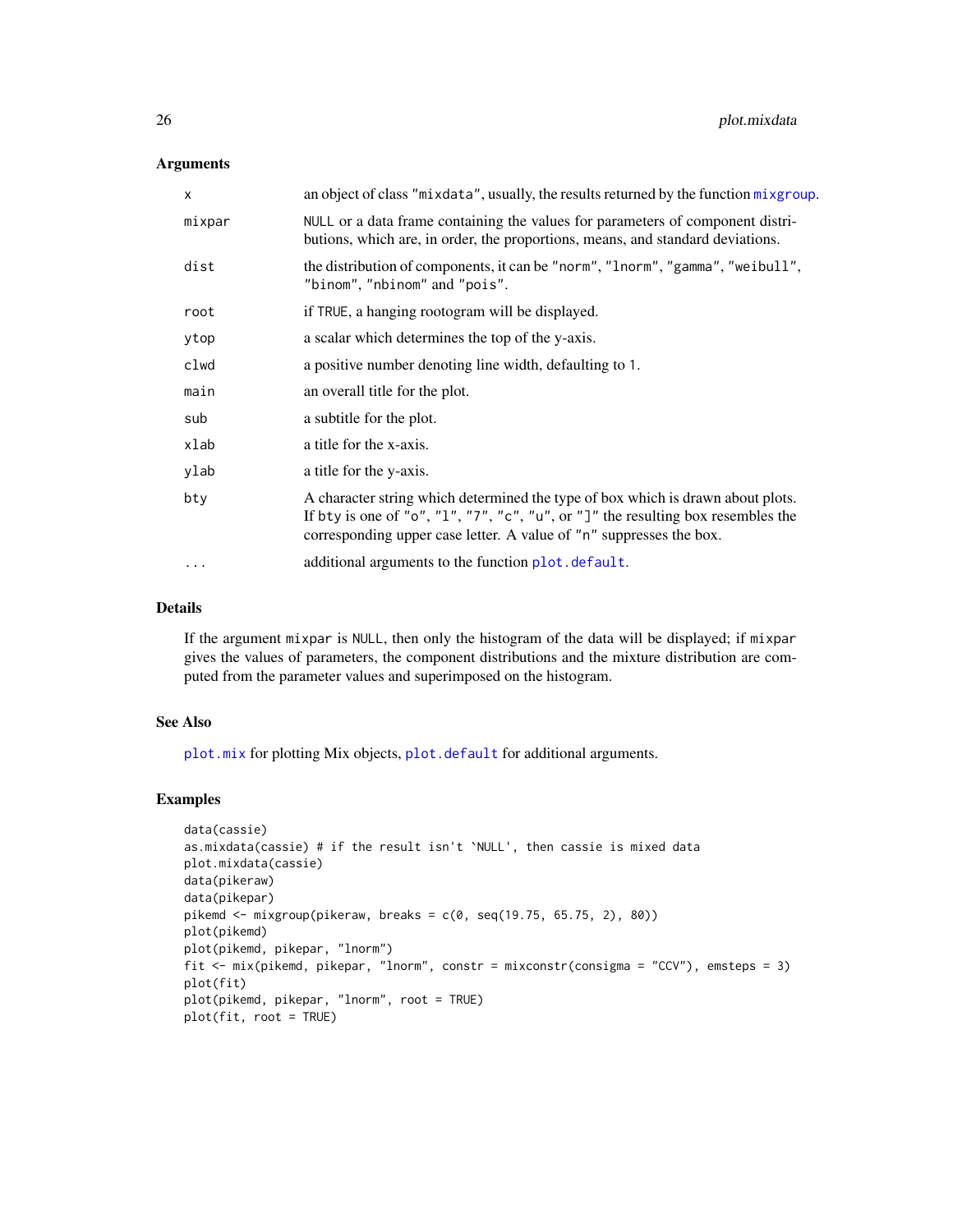<span id="page-26-0"></span>

The poisdat data frame has 15 rows and 2 columns.

# Usage

data(poisdat)

# Format

This data frame contains the following columns:

X the boundaries of grouping intervals.

samppois the frequencies of observation falling into each interval.

#### Examples

```
data(poisdat)
plot.mixdata(poisdat)
```
poispar *Starting Values of Parameters for the Poisson Data Set*

# Description

Starting values of parameters for fitting a mixture distribution to the data set poisdat. The poispar data frame has 4 rows and 3 columns.

#### Usage

data(poispar)

# Format

This data frame contains the following columns:

pi the starting values for proportions.

mu the starting values for means.

sigma the starting values for standard deviations.

# Examples

data(poispar)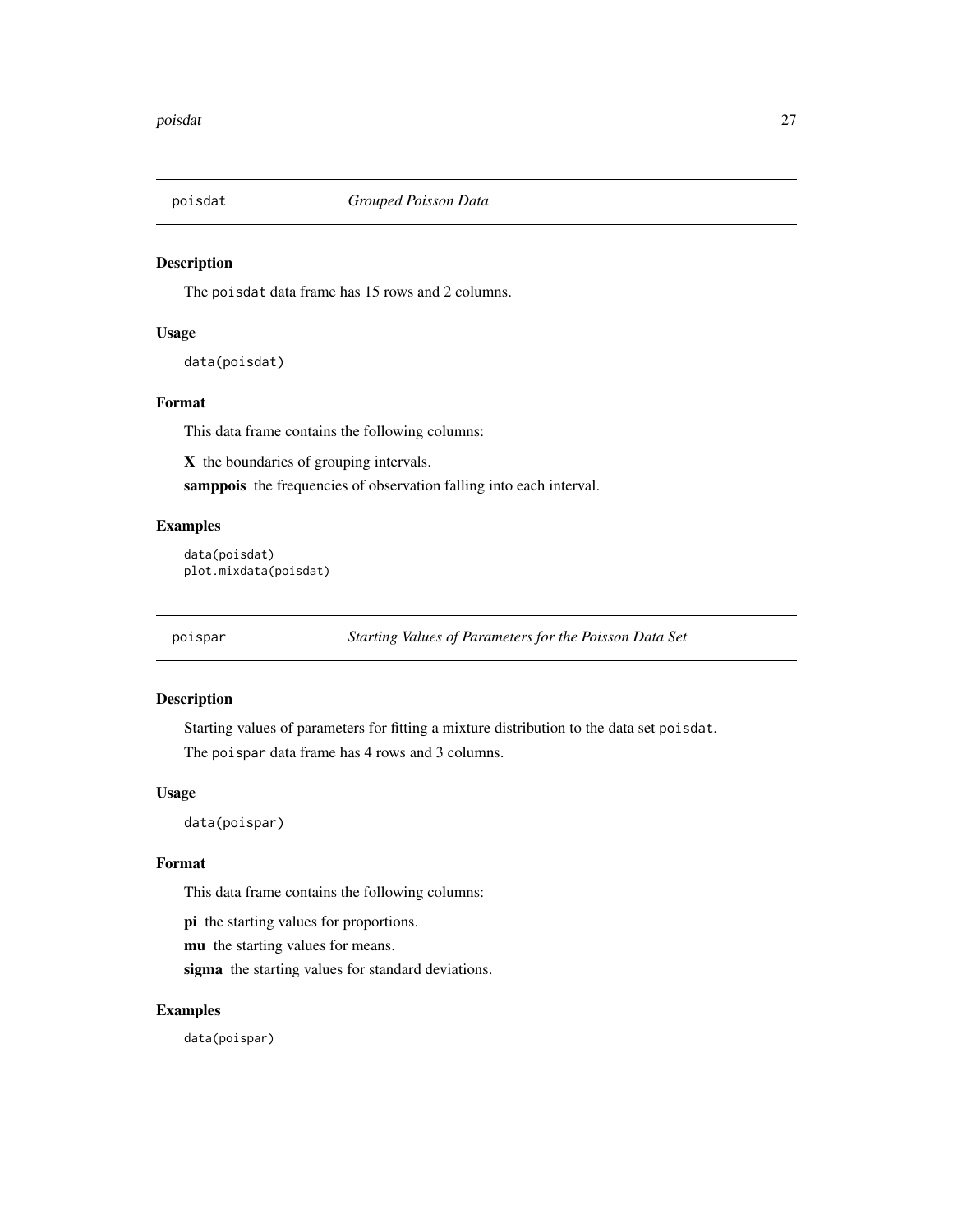<span id="page-27-0"></span>

print.mix is a function which prints objects of class "mix" and returns it invisibly. It is called via the generic function [print](#page-0-0).

#### Usage

```
## S3 method for class 'mix'
print(x, digits = 4, ...)
```
#### Arguments

| X        | an object of class "mix", usually, the results returned by the model fitting func-<br>tion mix. |
|----------|-------------------------------------------------------------------------------------------------|
| digits   | how many significant digits are to be used.                                                     |
| $\cdots$ | further arguments passed to or from other methods.                                              |

# Details

This function only prints information about the mixture model, which are the estimated parameters of the mixture, the distribution of components and the constraints on the parameters. Also, the values for the parameters are rounded to the specified number of decimal places (default 4). The whole object can be printed out using the function [print.default](#page-0-0).

# See Also

[mix](#page-10-1) for model fitting. [print.default](#page-0-0) for printing the whole object.

```
data(pike65)
data(pikepar)
fit <- mix(pike65, pikepar, "gamma", mixconstr(consigma = "CCV"), emsteps = 3)
fit
print(fit)
print.mix(fit)
print.default(fit)
```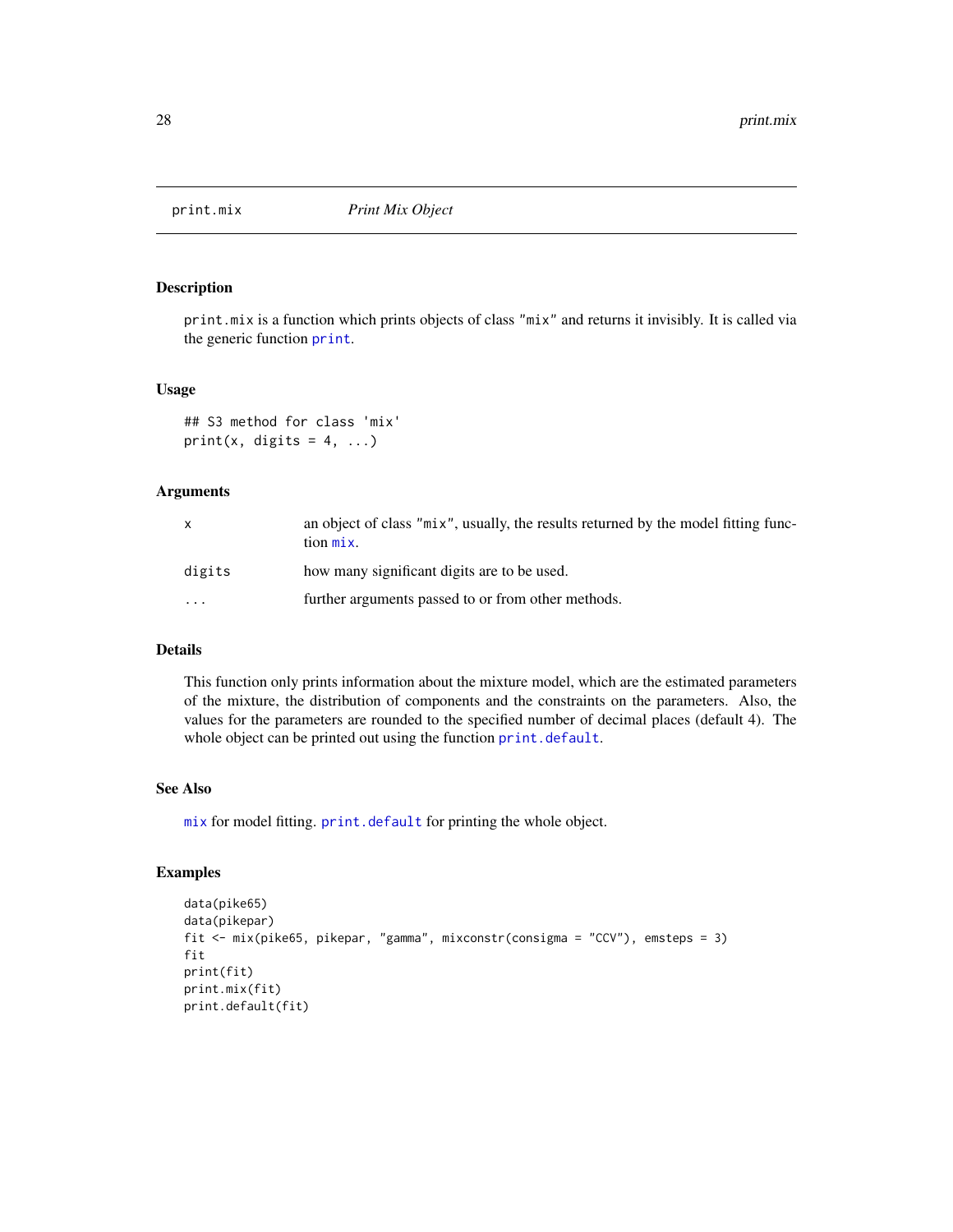<span id="page-28-0"></span>

summary method for class "mix". It is called via the generic function [summary](#page-0-0).

#### Usage

```
## S3 method for class 'mix'
summary(object, digits = 4, ...)
```
# Arguments

| object   | an object of class "mix", usually, the results returned by the model fitting func-<br>$\[\text{tion}\ \text{mix}\]$ |
|----------|---------------------------------------------------------------------------------------------------------------------|
| digits   | how many significant digits are to be used.                                                                         |
| $\cdots$ | additional arguments affecting the summary produced.                                                                |

# Value

A list containing the following items:

| parameters      | a data frame containing the values for parameters of component distributions,<br>which are, in order, the proportions, means, and standard deviations. |
|-----------------|--------------------------------------------------------------------------------------------------------------------------------------------------------|
| standard errors |                                                                                                                                                        |
|                 | a data frame giving the standard errors of estimated parameters.                                                                                       |
| anova table     | analysis of variance table for the mixobj, that is, the results from the function<br>anova.mix.                                                        |

#### See Also

[mix](#page-10-1) for model fitting, [summary](#page-0-0) for summarizing other kinds of object. [anova.mix](#page-1-1) for information about anova table.

```
data(pike65)
data(pikepar)
fit <- mix(pike65, pikepar, "lnorm", mixconstr(consigma = "CCV"), emsteps = 3)
fit
summary(fit)
```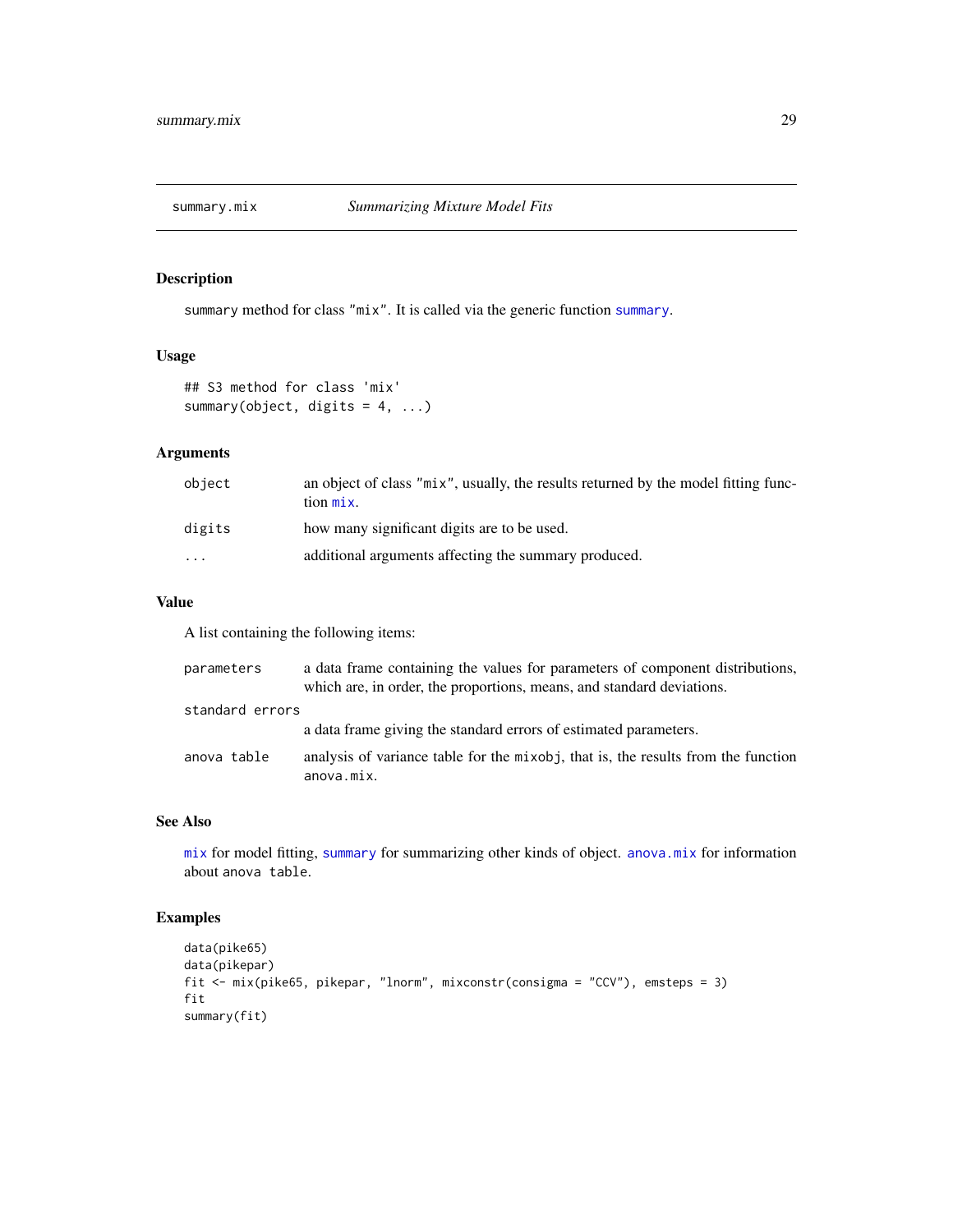<span id="page-29-0"></span>

Check if constraints on parameters are valid. See the reference for details.

# Usage

testconstr(mixdat, mixpar, dist, constr)

# Arguments

| mixdat | a data frame containing grouped data, whose first column should be right bound-<br>aries of grouping intervals, whose second column should consist of the frequen-<br>cies indicating numbers of observations falling into each interval. If conditional<br>data are available, this data frame should have $k + 2$ columns, where k is the<br>number of components, whose element in row j and column $i + 2$ is the number<br>of observations from the jth interval belonging to the ith component. |
|--------|-------------------------------------------------------------------------------------------------------------------------------------------------------------------------------------------------------------------------------------------------------------------------------------------------------------------------------------------------------------------------------------------------------------------------------------------------------------------------------------------------------|
| mixpar | a data frame containing the values for parameters of component distributions,<br>which are, in order, the proportions, means, and standard deviations.                                                                                                                                                                                                                                                                                                                                                |
| dist   | the distribution of components, it can be one of "norm", "lnorm", "gamma",<br>"weibull", "binom", "nbinom" and "pois".                                                                                                                                                                                                                                                                                                                                                                                |
| constr | a list of constraints on parameters of component distributions. See function<br>mixconstr.                                                                                                                                                                                                                                                                                                                                                                                                            |

# Value

If the constraints are valid, this function will give a logical value TRUE. If not, it will give an error message to illustrate the reason.

#### References

Macdonald, P.D.M. and Green, P.E.J. (1988) *User's Guide to Program MIX: An Interactive Program for Fitting Mixtures of Distributions.* ICHTHUS DATA SYSTEMS.

# See Also

[mixgroup](#page-14-1) for grouping data, [mixparam](#page-15-1) for organizing the parameter values, [mixconstr](#page-12-1) for constructing constraints.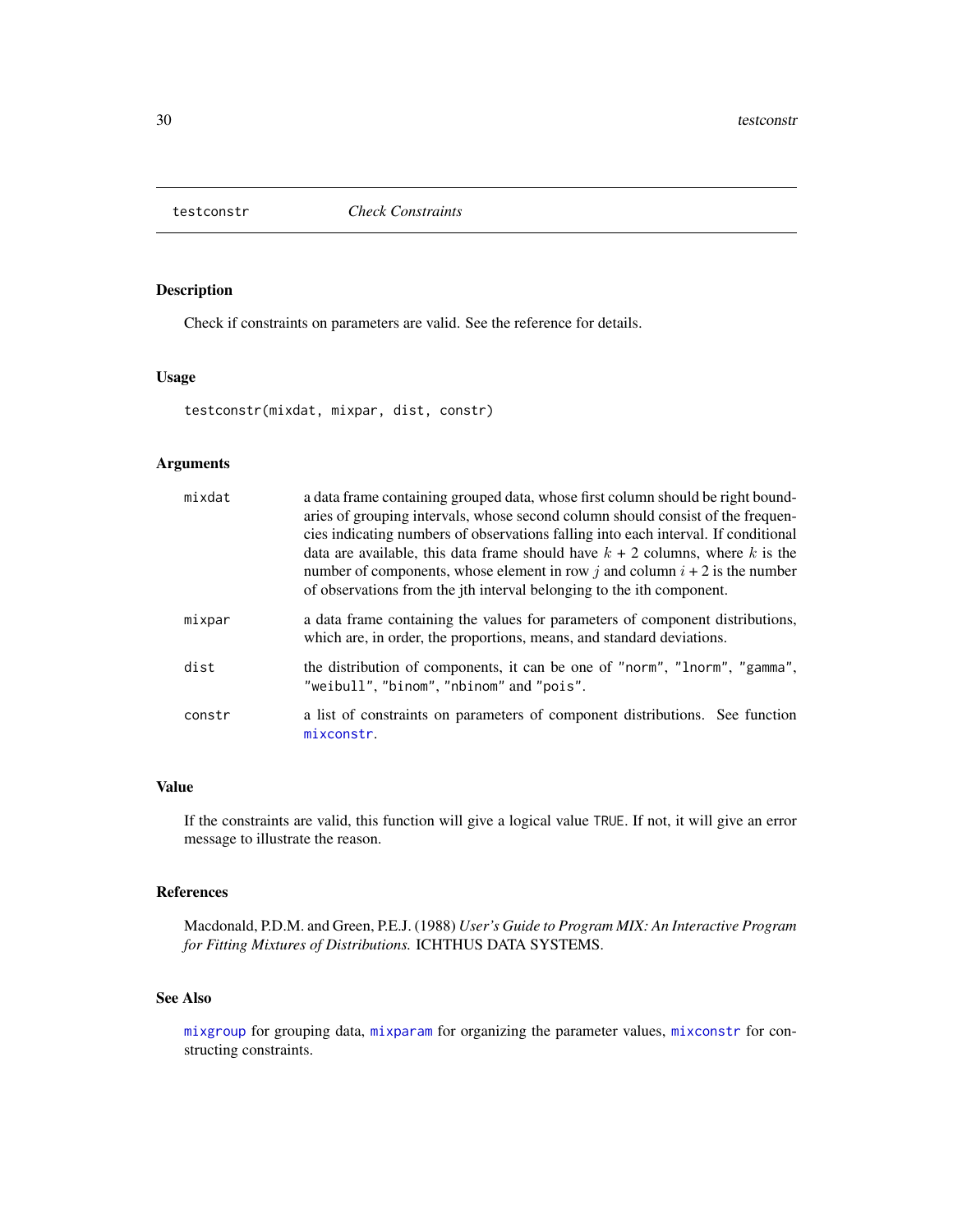# <span id="page-30-0"></span>weibullpar 31

# Examples

```
## Not run:
testconstr(pike65, pikepar, "lnorm", constr = mixconstr(consigma = "CCV"))
testconstr(bindat, binpar, "binom", constr = mixconstr())
testconstr(bindat, binpar, "binom", constr = mixconstr(consigma = "BINOM"))
testconstr(bindat, binpar, "pois", constr = mixconstr(conmu = "MEQ", consigma = "POIS"))
## End(Not run)
```
<span id="page-30-1"></span>

weibullpar *Compute Shape and Scale Parameters for Weibull Distribution*

#### Description

Compute the parameters shape and scale for Weibull distribution given the mean, standard deviation and location.

# Usage

weibullpar(mu, sigma,  $loc = 0$ )

#### Arguments

| mu    | the mean of weibull distribution.                               |
|-------|-----------------------------------------------------------------|
| sigma | the standard deviation of weibull distribution.                 |
| loc   | the location parameter of weibull distribution defaulting to 0. |

#### Value

A data frame containing three parameters, which are, in order, shape, scale, and location.

# See Also

[weibullparinv](#page-31-1) for computing mean and standard deviation from the parameters shape, scale and location.

```
weibullpar(2, 1.2)
weibullpar(2, 1.2, 1)
```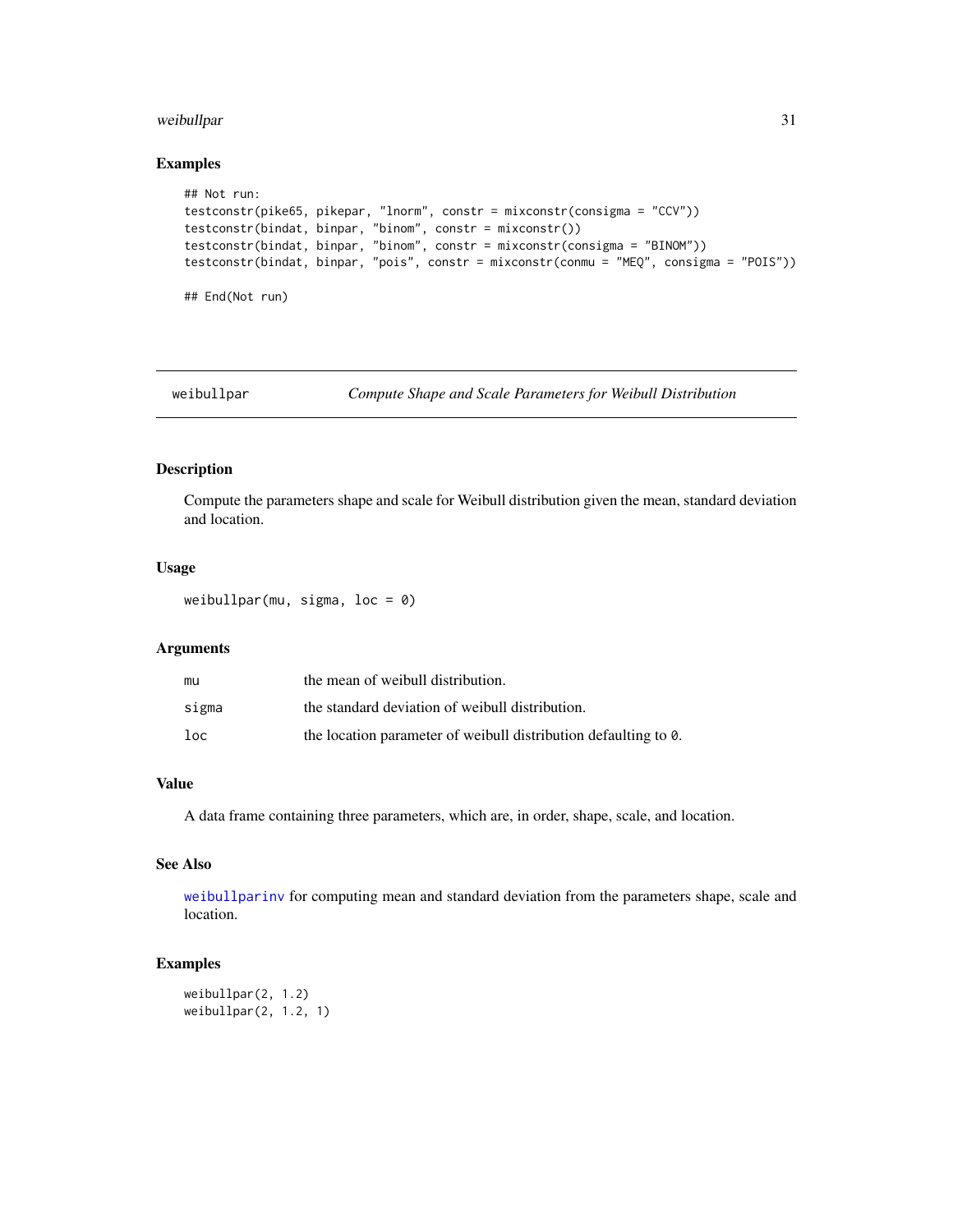<span id="page-31-1"></span><span id="page-31-0"></span>

Compute mean and standard deviation of weibull distribution given the values of shape, scale and location.

#### Usage

weibullparinv(shape, scale, loc =  $0$ )

# Arguments

| shape | the shape parameter of weibull distribution.                    |
|-------|-----------------------------------------------------------------|
| scale | the scale parameter of weibull distribution.                    |
| loc   | the location parameter of weibull distribution defaulting to 0. |

# Value

A data frame containing three parameters, which are, in order, mean, standard deviation and location.

# See Also

[weibullpar](#page-30-1) for computing the parameters shape and scale from mean and standard deviation.

```
weibullparinv(weibullpar(2, 1.2)$shape, weibullpar(2, 1.2)$scale)
```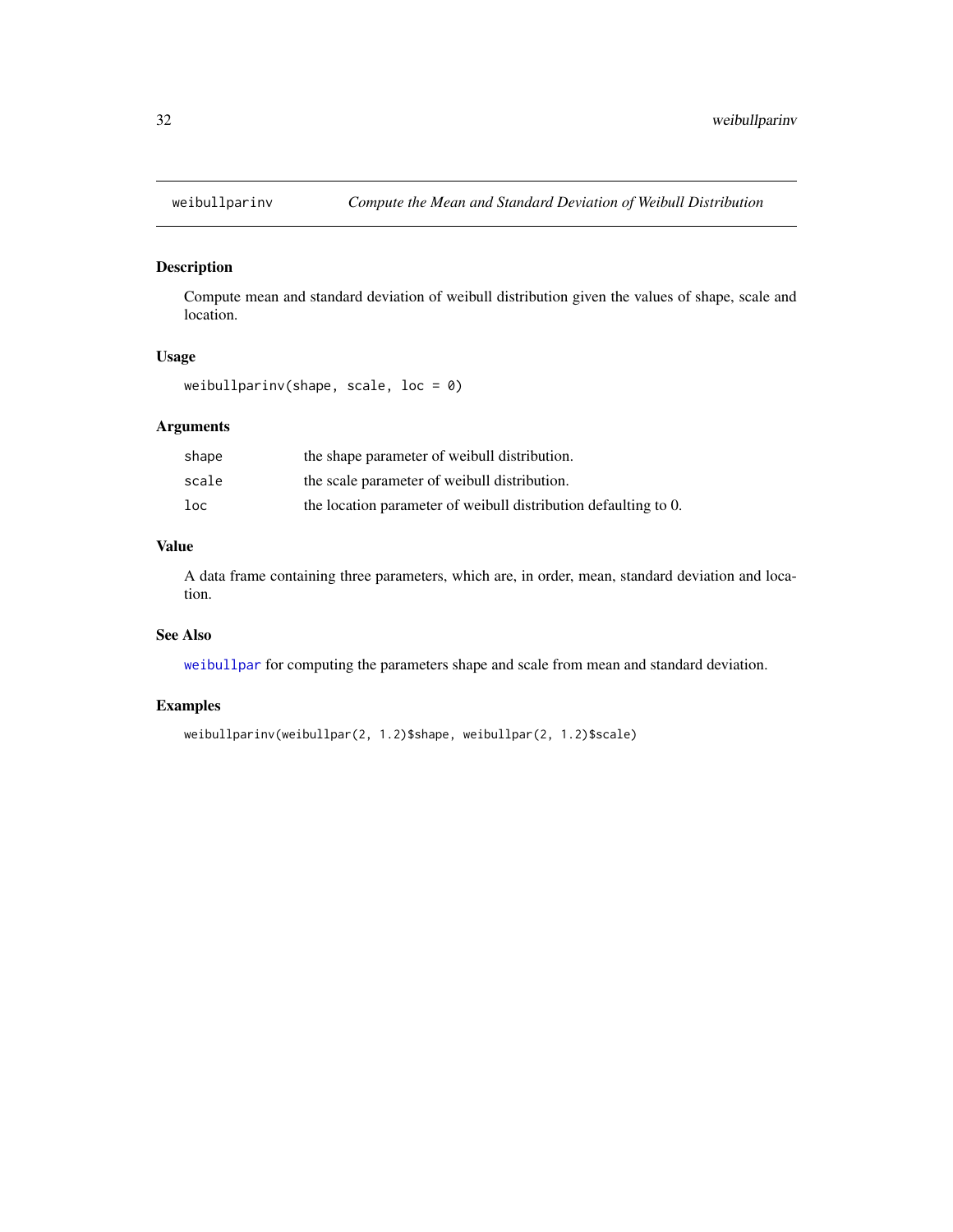# <span id="page-32-0"></span>Index

∗Topic attribute mixdata , [14](#page-13-0) ∗Topic datasets bindat, [3](#page-2-0) binpar , [4](#page-3-0) cassie , [5](#page-4-0) expdat , [7](#page-6-0) fiftn[8](#page-7-0)0,8 normals , [17](#page-16-0) pearson , [18](#page-17-0) pearsonpar , [18](#page-17-0) pikdat5 , [19](#page-18-0) pike65 , [20](#page-19-0) pike65sg , [21](#page-20-0) pikepar , [22](#page-21-0) pikeraw , [23](#page-22-0) poisdat , [27](#page-26-0) poispar , [27](#page-26-0) ∗Topic dplot plot.mix , [24](#page-23-0) plot.mixdata, 2<mark>5</mark> ∗Topic manip mixdata , [14](#page-13-0) ∗Topic misc conditdat , [6](#page-5-0) groupstats , [10](#page-9-0) mixconstr , [13](#page-12-0) mixgroup , [15](#page-14-0) mixparam , [16](#page-15-0) testconstr , [30](#page-29-0) weibullpar , [31](#page-30-0) weibullparinv, [32](#page-31-0) ∗Topic models anova.mix , [2](#page-1-0) coef.mix , [5](#page-4-0) fitted.mix , [9](#page-8-0) mix , [11](#page-10-0) summary.mix, [29](#page-28-0) ∗Topic print

print.mix , [28](#page-27-0) ∗Topic utilities conditdat , [6](#page-5-0) groupstats , [10](#page-9-0) mixconstr , [13](#page-12-0) mixgroup , [15](#page-14-0) mixparam , [16](#page-15-0) testconstr , [30](#page-29-0) weibullpar , [31](#page-30-0) weibullparinv, [32](#page-31-0) anova , *[3](#page-2-0)* anova.mix , [2](#page-1-0) , *[29](#page-28-0)* as.mixdata *(*mixdata *)* , [14](#page-13-0) bindat, [3](#page-2-0) binpar , [4](#page-3-0) cassie , [5](#page-4-0) coef , *[5](#page-4-0)* coef.mix , [5](#page-4-0) conditdat , [6](#page-5-0) expdat , [7](#page-6-0) fiftn[8](#page-7-0)0,8 fitted , *[9](#page-8-0)* fitted.mix , [9](#page-8-0) groupstats , [10](#page-9-0) hist , *[16](#page-15-0)* is.mixdata , *[16](#page-15-0)* is.mixdata *(*mixdata *)* , [14](#page-13-0) mix, [2](#page-1-0), [3](#page-2-0), [5](#page-4-0), [6](#page-5-0), [9](#page-8-0), [11](#page-10-0), [24](#page-23-0), [25](#page-24-0), [28](#page-27-0), [29](#page-28-0) mixconstr , *[11](#page-10-0) , [12](#page-11-0)* , [13](#page-12-0) , *[16](#page-15-0)* , *[30](#page-29-0)* mixdata , [14](#page-13-0) mixgroup , *[7](#page-6-0)* , *[10](#page-9-0)* , *[12](#page-11-0)* , *[14](#page-13-0)* , [15](#page-14-0) , *[16](#page-15-0)* , *[26](#page-25-0)* , *[30](#page-29-0)* mixparam , *[10](#page-9-0)* , *[12](#page-11-0)* , *[14](#page-13-0)* , *[16](#page-15-0)* , [16](#page-15-0) , *[25](#page-24-0)* , *[30](#page-29-0)*